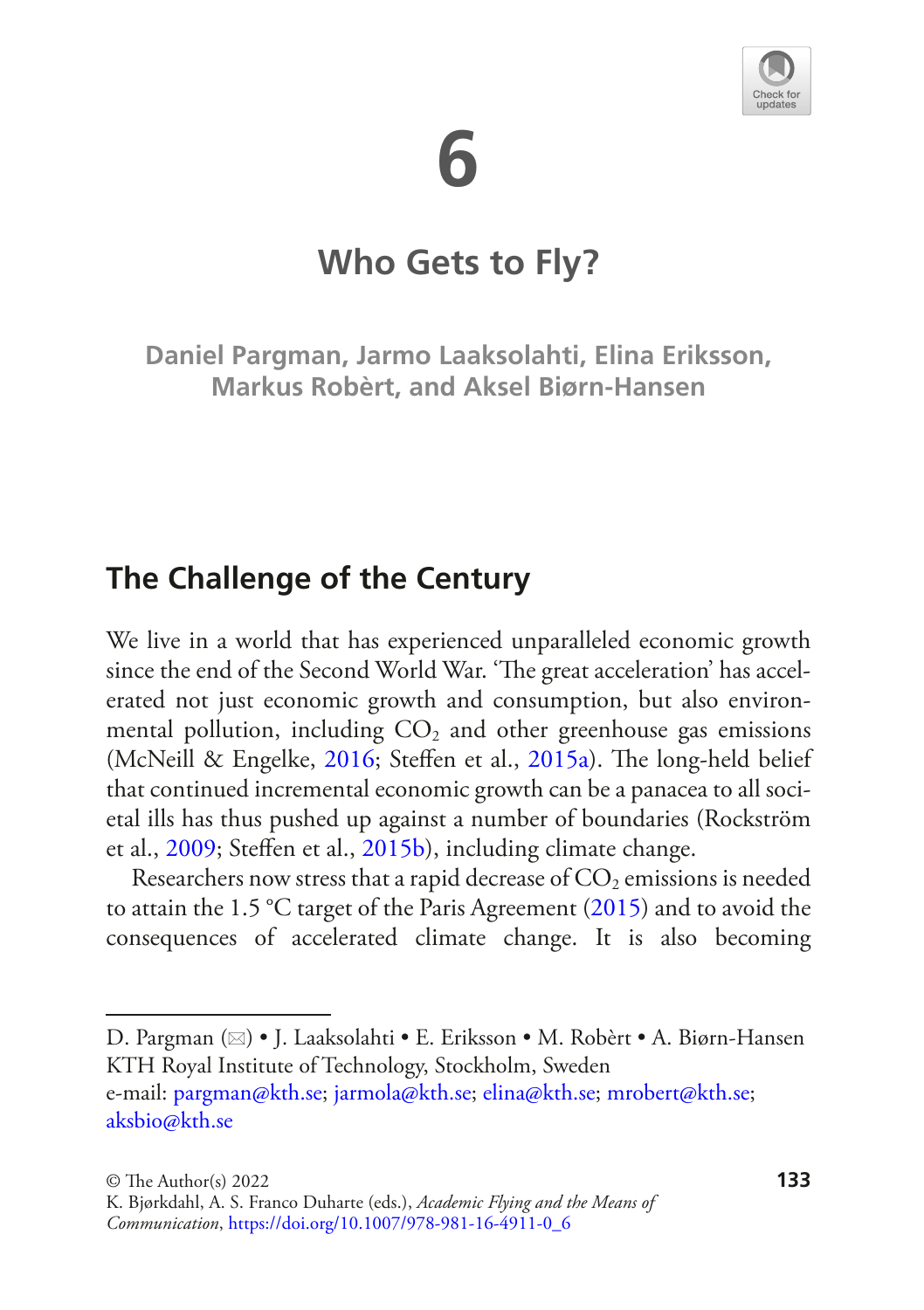increasingly clear that the conception of climate change as an ominous threat that will afect us sometime *in the future* is a thing of the past, since human societies are pummelled on an annual basis by a toxic cocktail of increasingly severe heat waves, droughts, hurricanes, bushfres and other natural disasters. Earth is currently heading down a destructive path—a path that is hard or impossible to break away from if we do not change its trajectory soon (Steffen et al., [2018\)](#page-24-5). Thus we urgently need to change course before tipping points and reinforcing feedback loops become a reality (Stefen et al., [2018](#page-24-5)).

In the Paris agreement, 189 signatories agreed on the end goal of keeping the average global temperature increase 'well below 2 °C' (e.g. aiming for an average 1.5 °C temperature increase above pre-industrial levels) (Paris Agreement, [2015](#page-24-4)). The Paris agreement does not, however, specify *how fast*  $CO_2$  emissions need to be reduced if we are to attain that goal. Having a plan or a protocol for reducing  $CO<sub>2</sub>$  emissions is important since the cumulative effect of  $CO<sub>2</sub>$  in the atmosphere means that the longer we wait for reductions to be made, the faster the pace of reduction needs to be (Falk et al., [2018,](#page-22-0) [2019](#page-22-1)). Postponing emission reductions will thus make a hard challenge even harder, thereby decreasing the possibility of attaining the goal.

One way to concretise what needs to be done is to work with carbon budgets, that is, calculating how much space remains in the atmosphere for additional  $CO_2$  emissions while still attaining the goals specified by the Paris agreement (Millar et al., [2017\)](#page-24-6). Carbon budgets are helpful but again do not communicate the time scale and pace at which we need to act. One concrete plan for how to approach the transition is the idea of a 'Carbon Law' (Rockström et al., [2017](#page-24-7); Falk et al., [2018,](#page-22-0) [2019\)](#page-22-1) which states that we need to curb the increase of carbon emissions by 2020, and then reduce emissions by 50 per cent every decade between 2020 and 2050. The end goal is to reach (close to) zero emissions by 2050 on an aggregated global level (Rockström et al., [2017](#page-24-7)). The Exponential Roadmap report by the research organisation Future Earth (Falk et al., [2018](#page-22-0), [2019](#page-22-1)) exemplifes in some detail how carbon emissions could be reduced by 50 per cent in every sector of society (e.g. transport, industry, buildings, etc.) between 2020 and 2030 (with food production being the only exception due to a growing global population).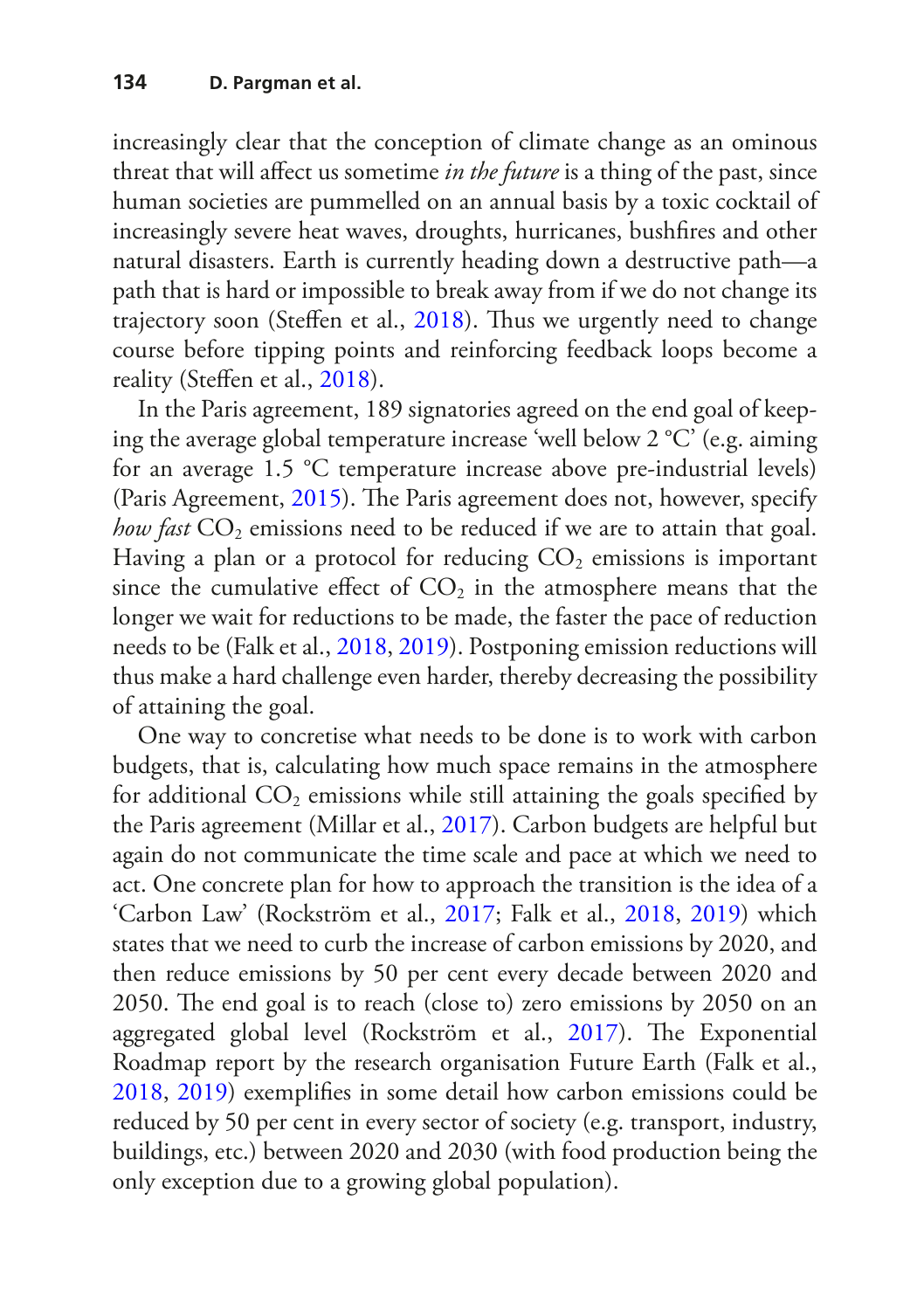Hence, while the Paris Agreement sets the goal, the Carbon Law specifies how we can achieve that goal. The reasoning behind the Carbon Law can be extended beyond specifc industrial sectors and the general rule ought to be that emissions need to be reduced by 50 per cent every decade *in every country, in every city, in every industry, in every organisation, in every household and for every individual*. [1](#page-20-0) By making the goals of the Paris agreement actionable, it becomes possible to develop a road map for any specifc area (e.g. carbon emissions from fying) and at any level (e.g. in a specifc organisation).

### **Reducing CO<sub>2</sub> Emissions in Academia**

Research-intensive universities constitute a prime example of 'fightintensive organisations' and flying is a major source of  $CO<sub>2</sub>$  emissions for universities in Sweden. Almost all Swedish universities are formally 'governmental agencies', and many of the top flyers (and top  $CO<sub>2</sub>$  emitters) among the 457 Swedish governmental agencies are in fact universities. At KTH Royal Institute of Technology (Stockholm, Sweden), fying constitutes 99 per cent of  $CO_2$  emissions from business travel. To decrease  $CO_2$ emissions from travel is thus equivalent to decreasing  $CO<sub>2</sub>$  emissions from fying. If we are to follow the Carbon Law, universities from now on need to decrease their  $CO_2$  emissions from flying by 50 per cent every decade. Le Quéré et al. comment that if the goal is to limit global warming to 2 °C, there are no reasons 'to justify an exemption for the research community from the emission reduction targets applied elsewhere' ([2015](#page-23-0), n.p.).

There are, however, two reasons why it is possible to argue that universities'  $CO<sub>2</sub>$  emissions from flying should decrease by *more* than 50 per cent every decade. The first reason is that *flying* is a less essential need than *food* (emissions from agriculture), *warmth* (emissions from heating buildings) or *staying healthy* (emissions from the healthcare sector). While research and knowledge dissemination is important, other sectors in society arguably provide services that are even more important. Reducing emissions from fying at a faster pace than 50 per cent every decade would allow selected sectors in society to decrease emissions at a slower pace. The second reason is that it is easier as well as morally more acceptable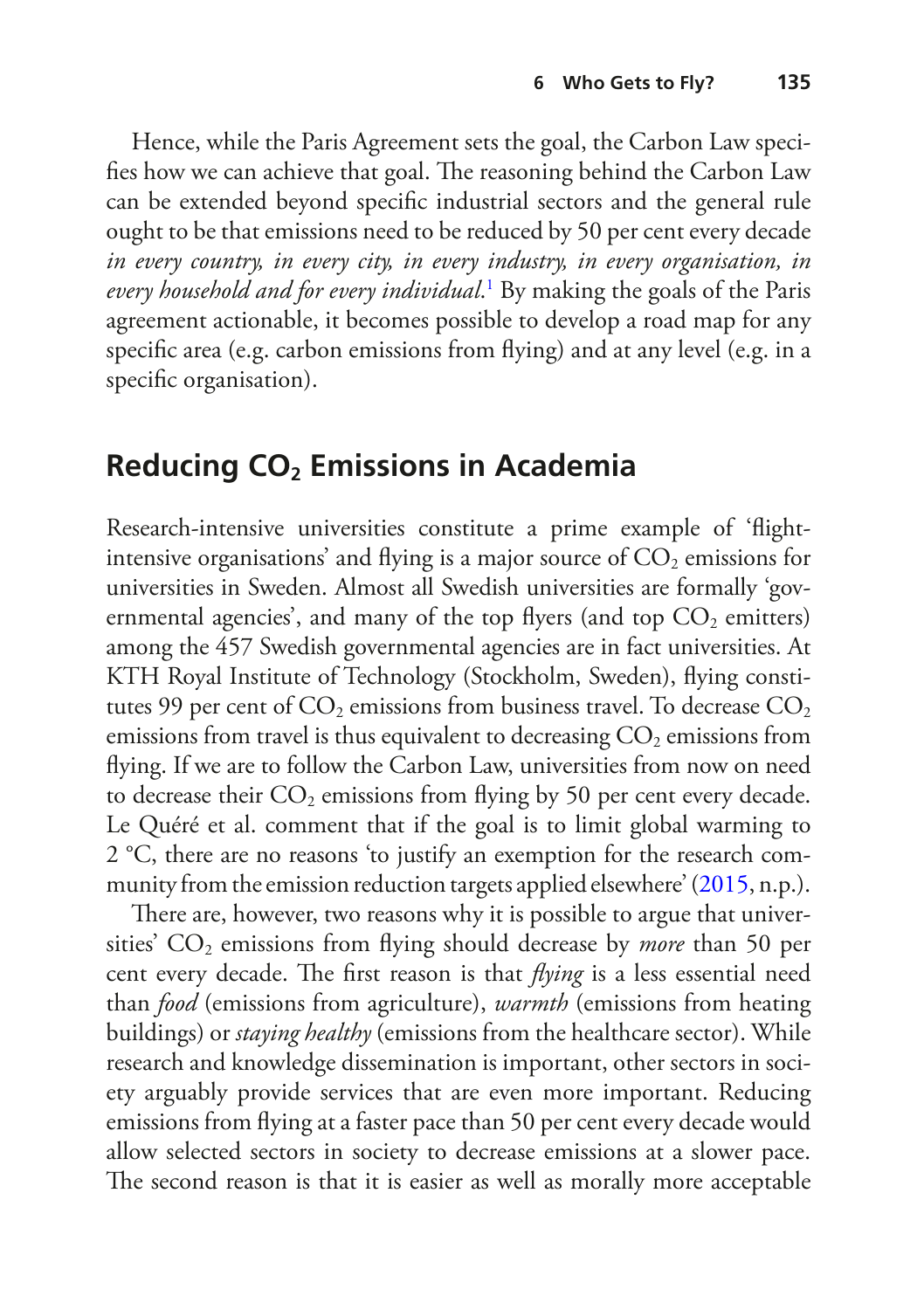that those persons with the highest  $CO<sub>2</sub>$  emissions (e.g. the rich, who fly a lot) should reduce their  $CO<sub>2</sub>$  emissions at a faster pace than others (Chancel & Piketty, [2015;](#page-22-2) Gore, [2015](#page-23-1), [2020](#page-23-2)).

While some researchers argue that carbon emissions from fying should be reduced within academia (Glover et al., [2017](#page-22-3); Higham & Font, [2020](#page-23-3); Hopkins et al., [2019\)](#page-23-4) and that 'Academic air travel … is an unsustainable and unethical practice given its environmental impact' (Glover et al., [2018](#page-23-5), p. 757), this is unfortunately not yet a prevalent notion. At our university, KTH Royal Institute of Technology, and in our school, the School of Electrical Engineering and Computer Science, a large group within the faculty knows that reducing emissions is necessary, but they have problems seeing how this could be achieved (Eriksson et al., [2020\)](#page-22-4). Also, others report that many researchers perceive fying to be an inherent and important part of academic work (Higham et al., [2019;](#page-23-6) Hopkins et al., [2019\)](#page-23-4), for example for disseminating research results or for career progression in terms of building up and maintaining international academic networks (Parker & Weik, [2014](#page-24-8); Storme et al., [2017\)](#page-24-9). Many researchers perceive that there is a confict between diferent goals, but they do not know how to resolve this confict on a personal level and tend to propose solutions that do not include behaviour change but instead point to the need to change academic *structures*. While there is a need for academic structures to change, it is also all too easy to point to the necessity of structural change as a reason for non-action when it comes to personal behaviours and personal responsibility.

Other colleagues of ours at KTH are more averse to the idea of decreas-ing flying (Eriksson et al., [2020\)](#page-22-4). They do *not* experience a goal conflict ('flying is only 2 percent of global  $CO<sub>2</sub>$  emissions'), or they state that they *cannot* fy less, thereby implying that *someone else* (presumably outside of academia) should reduce their fying if reduction targets are to be met. While there are few climate change deniers at our school or the university at large, there is however a large group of researchers who are unaware of the magnitude of the necessary reductions. These researchers can propose solutions that are superficial (e.g. 'pack light') or insufficient. A proposed solution is insufficient if it does not support the goal, for example rapid and significant  $CO_2$  emission reductions from flying, and examples of such proposals are more energy-efficient jet engines, more streamlined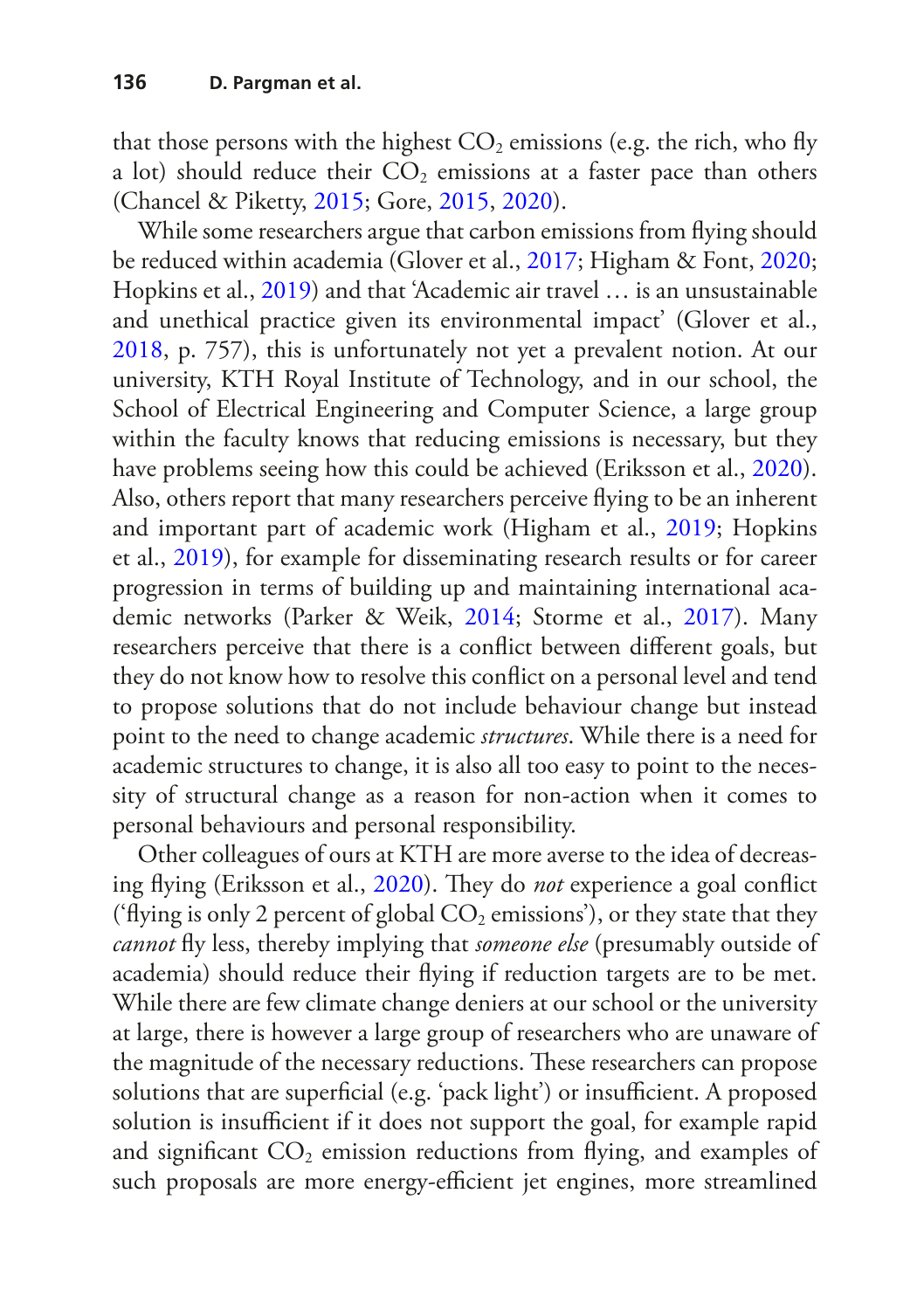airframes, 'green approaches' (Continuous Descent Approach, CDA, see Turner, [2007\)](#page-25-0) and other 'techno-fxes' such as biofuels or possible future electric airplanes (Eriksson et al., [2020](#page-22-4)).

While it is possible to argue that it is important for researchers to continue to fly, or that a few per cent of global  $CO<sub>2</sub>$  emissions is not much, the crux of the matter is that if we are to attain  $CO<sub>2</sub>$  emission reductions of 50 per cent in 10 years, *each* profession (including researchers) and *each* practice (including fying) needs to aim for a 50 per cent reduction of emissions—unless some other profession or some other practice is to reduce emissions by more than 50 per cent. While there are many suggestions for how to decarbonise flying, average efficiency gains have been estimated to 1–2 per cent per year (Bows-Larkin, [2015;](#page-22-5) Gössling & Humpe, [2020](#page-23-7); Kamb & Larsson, [2018](#page-23-8)) while the *volume* of fying has increased at a significantly higher pace. $^2$  $^2$  Global CO<sub>2</sub> emissions from aviation could grow to 22 per cent of global carbon emissions by 2050 if eforts to combat climate change are further postponed within this sector (Cames et al., [2015\)](#page-22-6). It is, in the end, impossible to get around the fact that if  $CO<sub>2</sub>$  emissions from flying are to be reduced by 50 per cent in 10 years, that goal will not be attainable unless we *signifcantly decrease the volume of flying*. While efficiency gains are important, there is no substitute for *fying less* both at universities and elsewhere.

### **Reducing Flying at KTH**

We have thus far argued that emission reductions for academic flying should be no less (and possibly more) than 50 per cent between 2020 and 2030. Our university, KTH Royal Institute of Technology, is a researchintensive university that aims to be a leading technical university in the area of sustainable development (Pargman et al., [2020\)](#page-24-10) and KTH is one of the 37 Swedish Higher Education Institutions that, as a signatory of The Climate Framework for Higher Education Institutions, has pledged that 'by 2030 … have implemented measures in order to be in line with the Paris Agreement's 1.5 °C target'[.3](#page-20-2) KTH Royal Institute of Technology has also recently developed its own climate objectives and measures for the period 2020–2045 and these objectives state that KTH's climate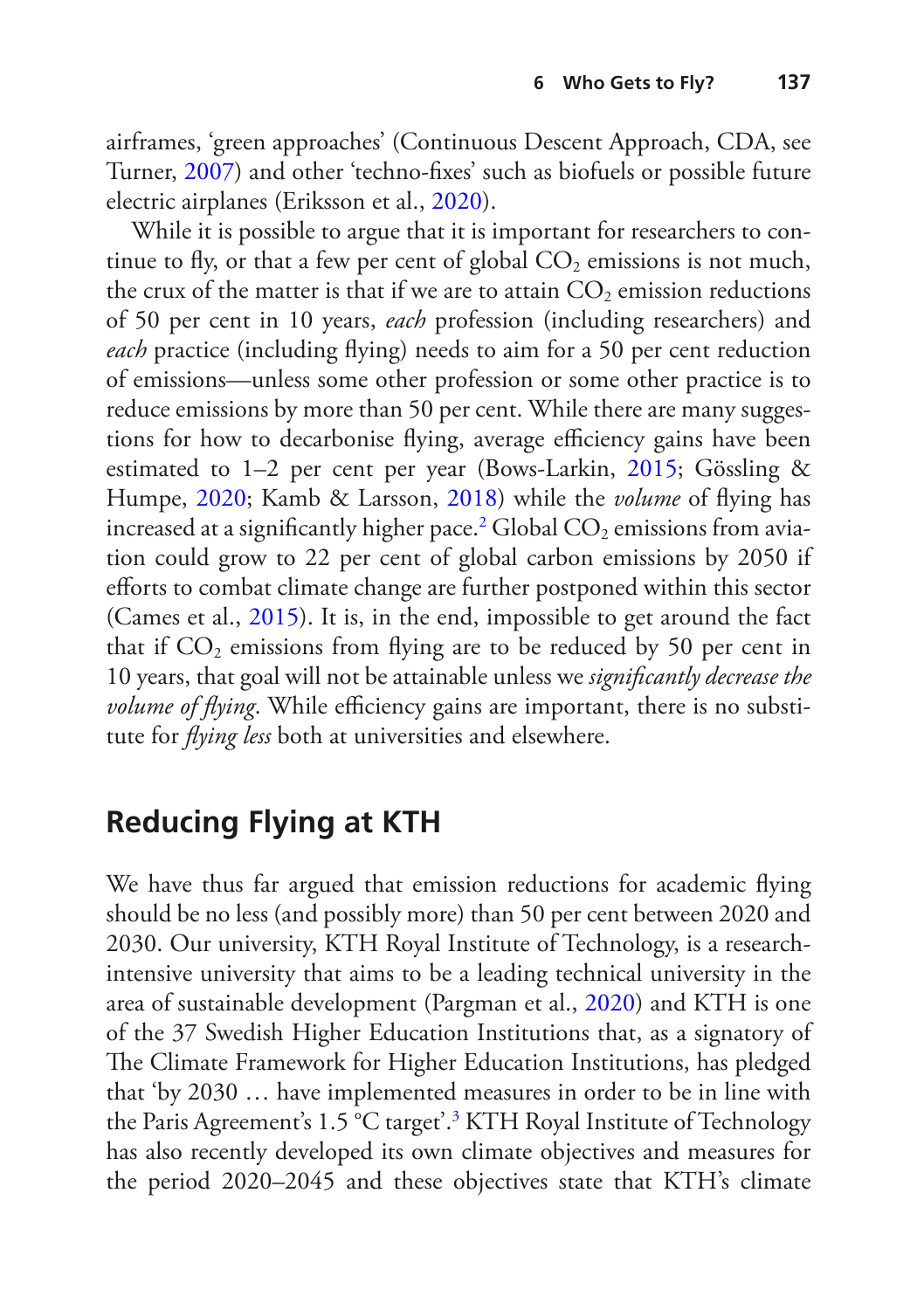impact from business travel (i.e. carbon dioxide equivalents per full-time equivalent) should decrease by 60 per cent between 2015 and 2030.<sup>[4](#page-20-3)</sup> Since there is uncertainty about the 2015 baseline data, we here conservatively assume that KTH's  $CO<sub>2</sub>$  emissions from air travel have neither increased nor decreased between 2015 and 2020[.5](#page-21-0) To attain the goal and to reduce emissions at an even pace, KTH needs to reduce  $CO<sub>2</sub>$  emissions from flying by 9 per cent every year between 2020 and 2030 (per fulltime equivalent).

As part of a research project, we have access to detailed information about all KTH employees' flights from 2017 and forward. This data set is probably comparable to the data sets that underlie previously published studies about carbon emissions from fying at a Norwegian research institute (Stohl, [2008\)](#page-24-11), at a Swiss university (Ciers et al., [2019](#page-22-7)) and at a Canadian university (Wynes et al., [2019](#page-25-1)). In the research project, we work together with diferent departments at KTH to study departments' and individuals' business travel. The project aims to guide and support departments in creating change towards more sustainable travel behaviours and CO<sub>2</sub> emission reductions that are in line with KTH's goals and with the Paris Agreement.

To decrease  $CO<sub>2</sub>$  emissions from flying at the breakneck speed of 9 per cent per year, there is a need for high-quality data, for tools to make sense of this data and for a better understanding of travel- and meeting-related practices both at the departmental and at the individual level. It also makes sense to frst go for the low-hanging fruit, for example to decrease 'unnecessary flying'. This is a good goal because everybody agrees that 'unnecessary' flying should be phased out. The hard part is agreeing on what fying is 'unnecessary', since this is a value judgement. Before we start a process of working through what fying practices are 'necessary' and 'unnecessary' (or rather *more* and *less* necessary), we frst need to better understand the fying that goes on at KTH, for example *who fies when, where and why?* Concretely we need to understand how fying is distributed over various schools, departments and positions at KTH in order to be able to discern where  $CO<sub>2</sub>$  reductions are most attainable, for example to understand *why* we fy, *what* fying needs to decrease, *whose* fying needs to decrease and what obstacles there are to reducing academic flying.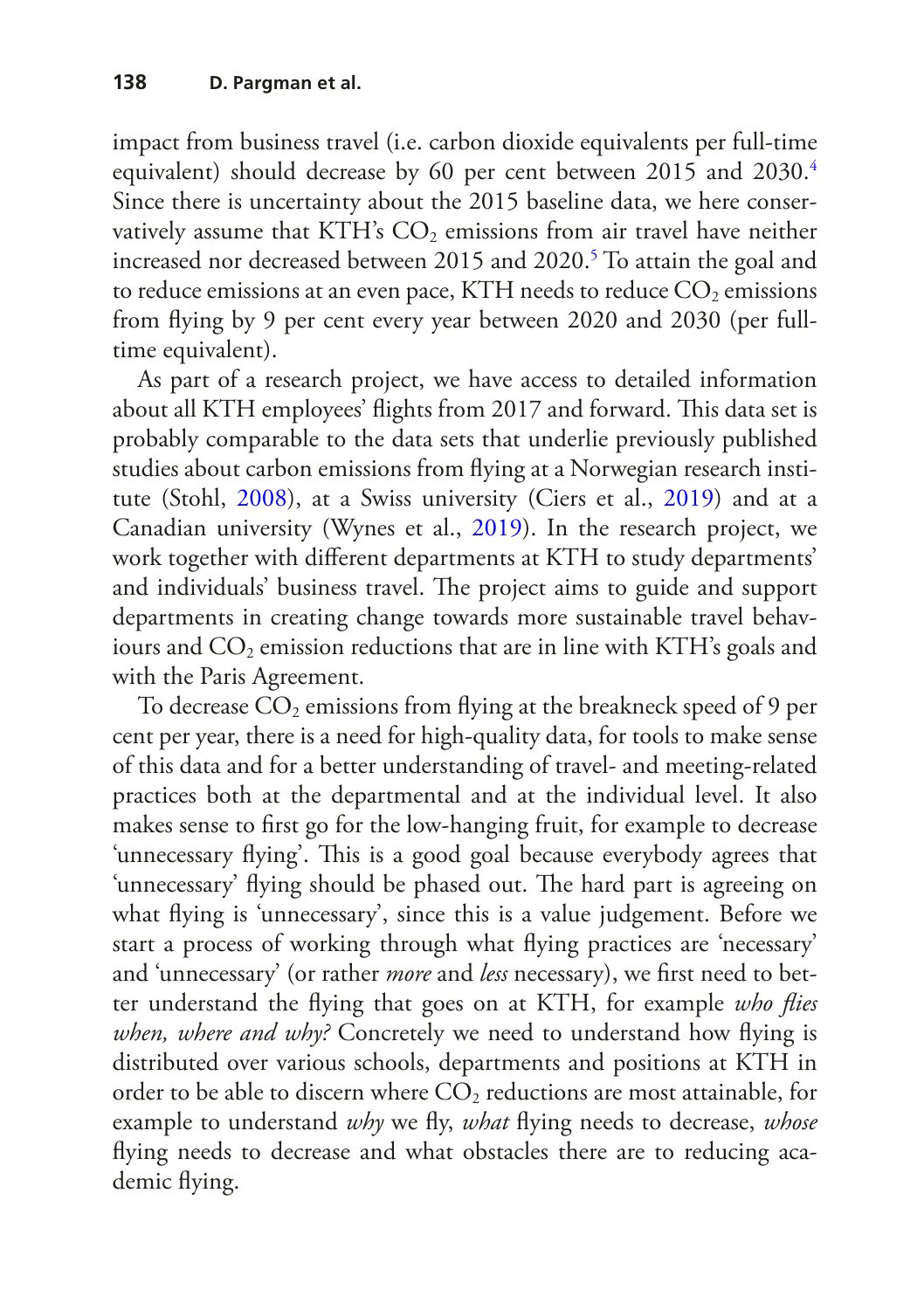In the context of this research project, we have, as mentioned, access to a wealth of data about flying at KTH. The challenge is to make sense of that data and to make it 'actionable' (possible to act upon). We have chosen to work together with departments at our university and have developed tools to help these departments understand their flying. These tools include visualisation tools (Pargman et al., [2020;](#page-24-10) Biørn-Hansen et al., [2021](#page-21-1)) as well as a *workshop format* for presenting data, for discussing fying patterns at a department and for discussing challenges associated with reduced flying. The purpose is to start up and facilitate discussions about how flight-related  $CO_2$  emissions can be reduced at the specific departments we work together with and at a pace that fulfls KTH's goals. Besides data and tools, there is a need to help these departments increase their understanding of their fying and to help them fnd ways to decrease their CO<sub>2</sub> emissions. To facilitate such an understanding and *motivate* departments to accept the challenge of reducing emissions from fying, we have developed a method where we use poker chips to visualise fying.

## **Material Visualisations**

For this text and based on 2019 data, we have chosen to visualise and analyse two departments at KTH Royal Institute of Technology: a 'low flyer' and a 'median flyer' department. These are not departments that we work within our research project, but rather departments that ft the profle of fying little or fying in line with the KTH average. We have chosen to keep things as simple as possible in the text and chose not to include a 'high fyer' department; the median fyer here represents an average department and the low fyer represents something that the average department might strive for.

To select two departments, we frst restricted the selection process to departments with 25 employees or more (there are 51 such departments at KTH and an additional 175 departments with less than 25 employees). We then chose the department with the *lowest* number of travel bookings and the *median* department at each of KTH's fve schools. After discarding outliers, we chose one 'low fyer' and one 'median fyer' department that had similar numbers of employees. An example of an outlier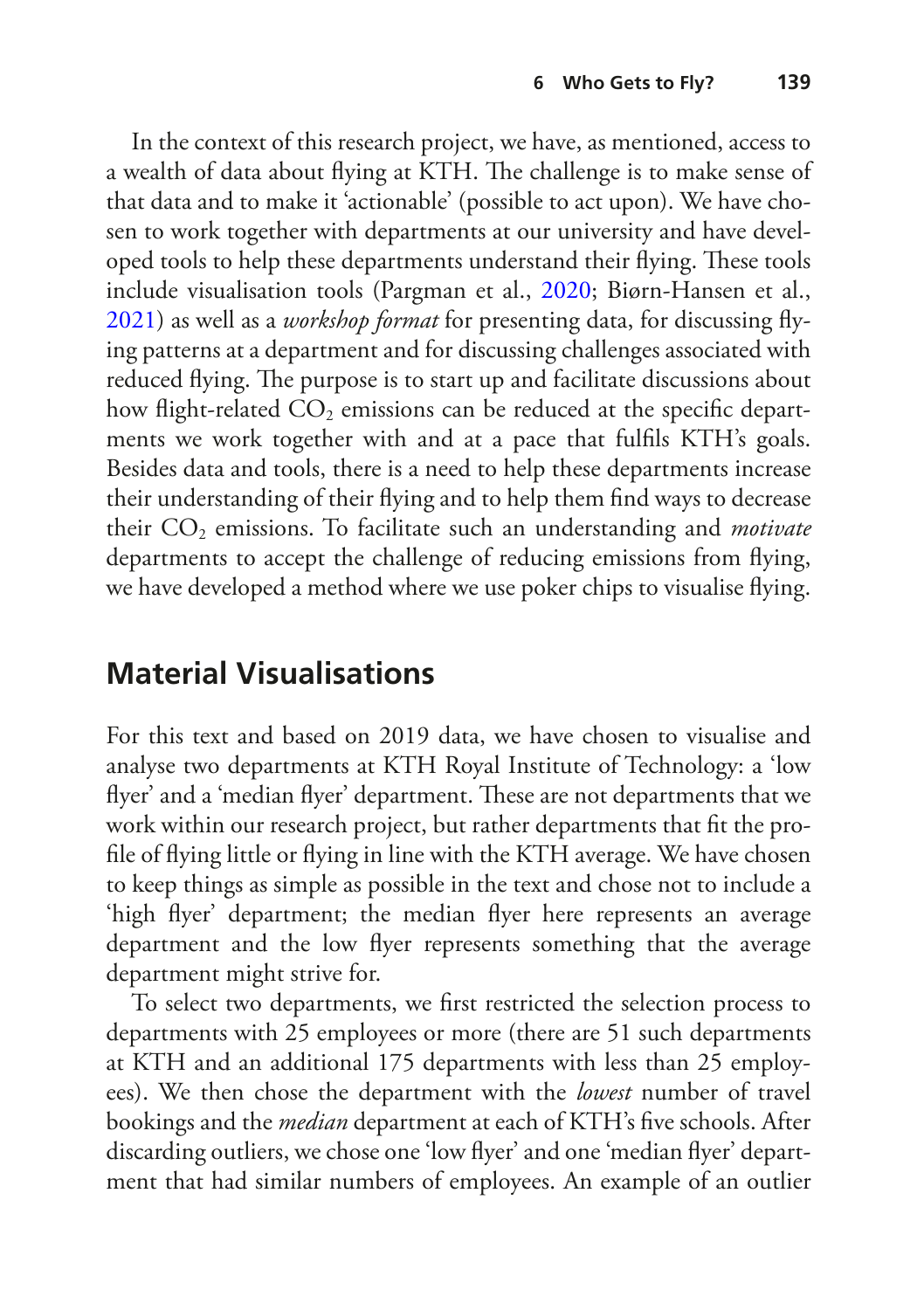that was discarded was a 'low fyer' department where the whole department had all but stopped fying altogether.

Department Median has 39 employees who in total booked 78 air trips in 2019 (for an average of 2 trips/person), and Department Low has 40 employees who in total booked 27 trips in 2019 (for an average of just below 0.7 trips/person). Some of these bookings were however one-way trips, some were round trips and some were complex (e.g. a month-long trip with several stops). We here assume that people conceptually think about their air travel in terms of *trips* with particular *destinations* rather than as combinations of more disjointed *bookings* or as the combination of several *legs* and *stopovers*. [6](#page-21-2) When we scrutinised the *bookings*, we found that at Department Median the actual number of *trips* was considerably lower than the number of *bookings*, since two separate *bookings* for oneway *trips* often could be combined into a *round trip* and several *bookings* sometimes could be combined into a *complex trip*. [7](#page-21-3) When we merged diferent *bookings* into more logical *trips*, Department Median went from 78 bookings to 62 trips (1.6 trips/employee). At Department Low, there was no discrepancy between the number of bookings and trips (since they never booked one-way trips or complex trips).

The flight patterns for Department Low and Department Median can be seen in Figs. [6.1](#page-7-0) and [6.2](#page-8-0). Each employee is represented by a post-it note, and each trip is represented by a poker chip. Green poker chips

<span id="page-7-0"></span>

**Fig. 6.1** Each employee at Department Low is represented by a green post-it note. Only 12 out of 40 employees at Department Low made one or more trips by air in 2019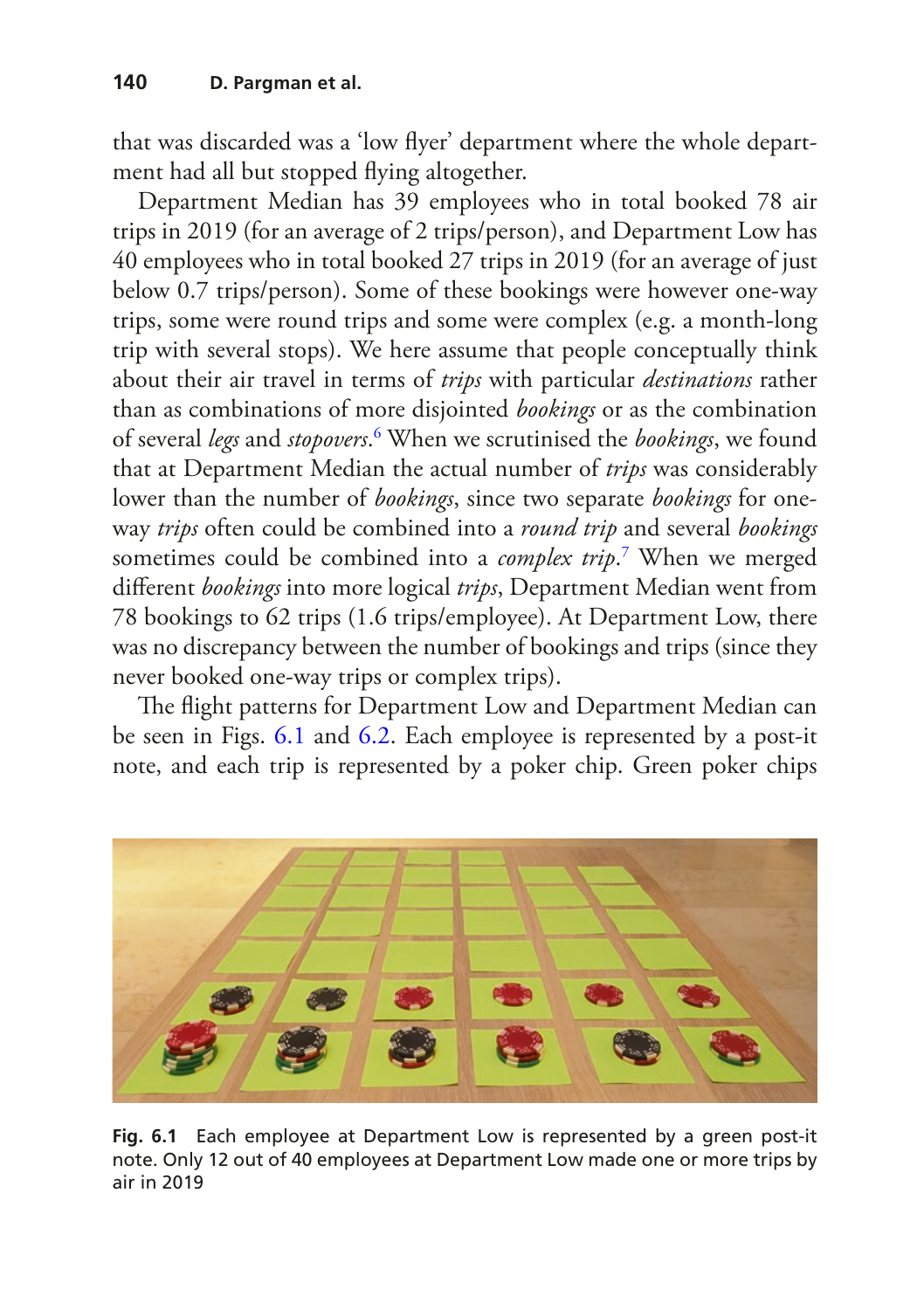<span id="page-8-0"></span>

**Fig. 6.2** Each employee at Department Median is represented by a yellow post-it note. Half of the employees at Department Median (19 out of 39) made one or more trips by air in 2019

represent *short-haul* trips (typically domestic trips or trips to a neighbouring Scandinavian country), red poker chips represent *medium-haul* trips (typically a trip from Sweden to a European country) and black poker chips represent *long-haul* (intercontinental) trips (typically a trip from Sweden to the United States). A trip between, say, Los Angeles and San Francisco has been coded as a short-haul trip since it has a similar carbon footprint as a trip from Stockholm to Copenhagen. In the following we analyse some of the flying patterns at these two departments. This analysis overlaps with the work we do in our research project before we visit a department to hold a workshop there.

What is immediately obvious from the images is that while the average for Department Low is 0.7 trips/employee and the average for Department Median is 1.6 trips/employee, these trips are very unevenly distributed *within* the departments. At Department Low, less than a third of the employees (e.g. 12 out of 40) made one or more trips by air during 2019, and just below half of the employees (e.g. 19 out of 39) made one or more trips by air at Department Median. The average number of air trips per *fyer* at Department Low was 2.2 trips, and the equivalent number at Department Median was 3.2 trips per fyer.

Besides the diferences *between* these two departments and between *fyers* and *non-fyers* at the departments, there are also large diferences *within* the group of flyers at both departments. Out of the 12 flyers at Department Low, a large majority (8 persons) had made only one or two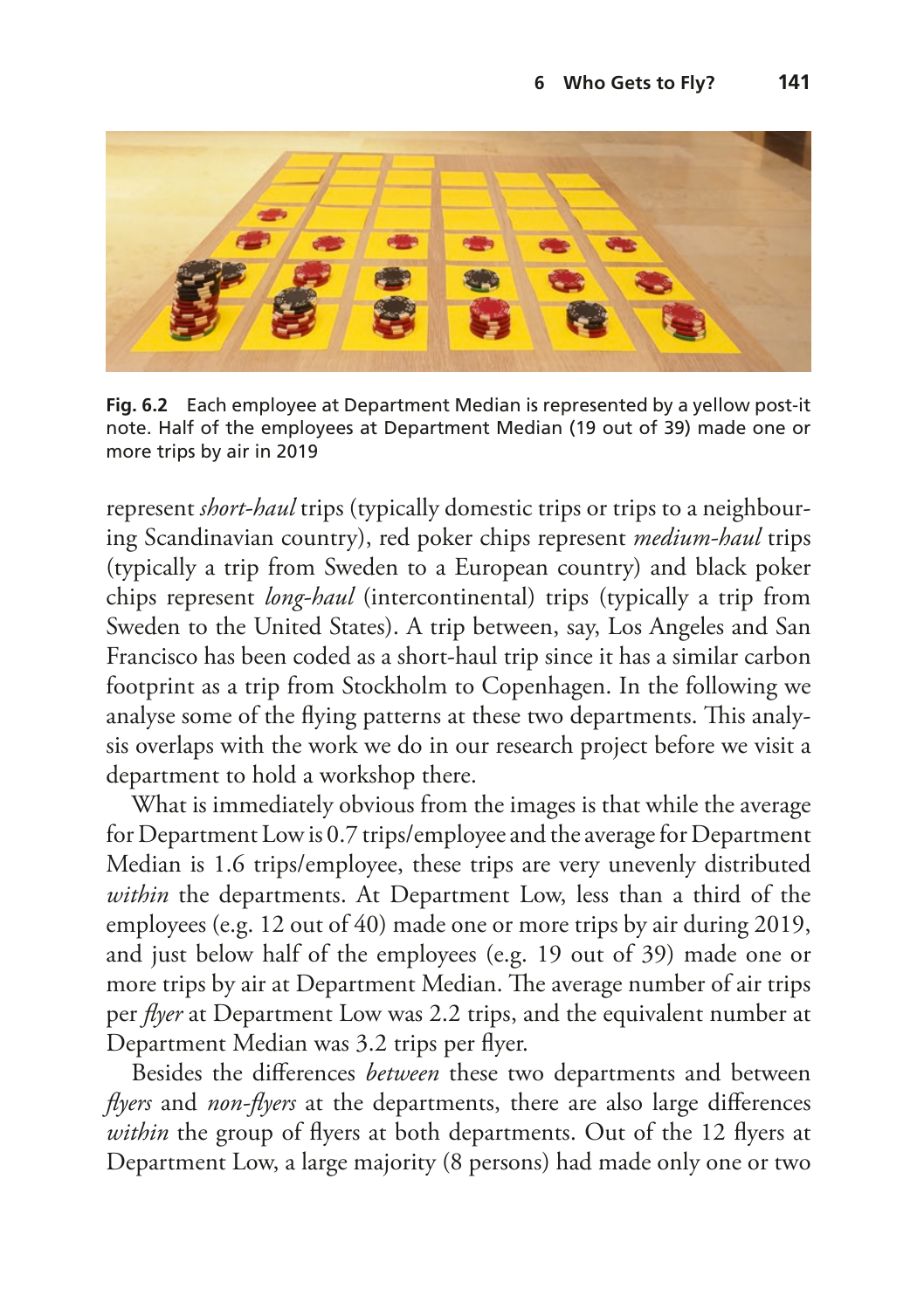trips during 2019, while the top three fyers together had made almost half (48 per cent) of all trips at the department. At Department Median, a majority of the fyers (11 out of 19 persons) had made only one or two trips during 2019, while the top three fyers together had made 44 per cent of all trips at the department.

While each department will difer in terms of travel patterns, certain patterns do seem to recur in many departments, for example, many employees at a department do not fy at all during a particular year, and air trips are very unequally distributed among those who do fy. At one particular high-fying department (not discussed here), it turned out that a single individual was responsible for more than half of all trips at the department. On average, that person had flown more than once per week during the whole of 2019.

It should be mentioned that while it is intuitive and convenient to display and analyse the *number of trips* (see Figs. [6.1](#page-7-0) and [6.2\)](#page-8-0), KTH's goal is not primarily to decrease the number of trips but to decrease  $CO<sub>2</sub>$  *emissions* from air trips. This means that an analysis of a department's flying patterns has to discern between diferent kinds of trips (short-haul, medium-haul and long-haul) since they difer signifcantly in terms of their  $CO<sub>2</sub>$  footprint. Figure [6.3](#page-9-0) complements Fig. [6.2](#page-8-0) by showing the *CO2 footprint* from fying at Department Median. To go from number of

<span id="page-9-0"></span>

**Fig. 6.3** Where each black chip in Fig. [6.2](#page-8-0) represented one long-haul trip, each black chip has here been replaced by several blue chips. Each blue chip and each red chip represent the  $CO<sub>2</sub>$  footprint of a medium-haul trip (e.g. a trip from Sweden to the European continent). It is immediately clear that the major part of the emissions from flying at Department Median comes from the relatively limited number of long-haul (intercontinental) trips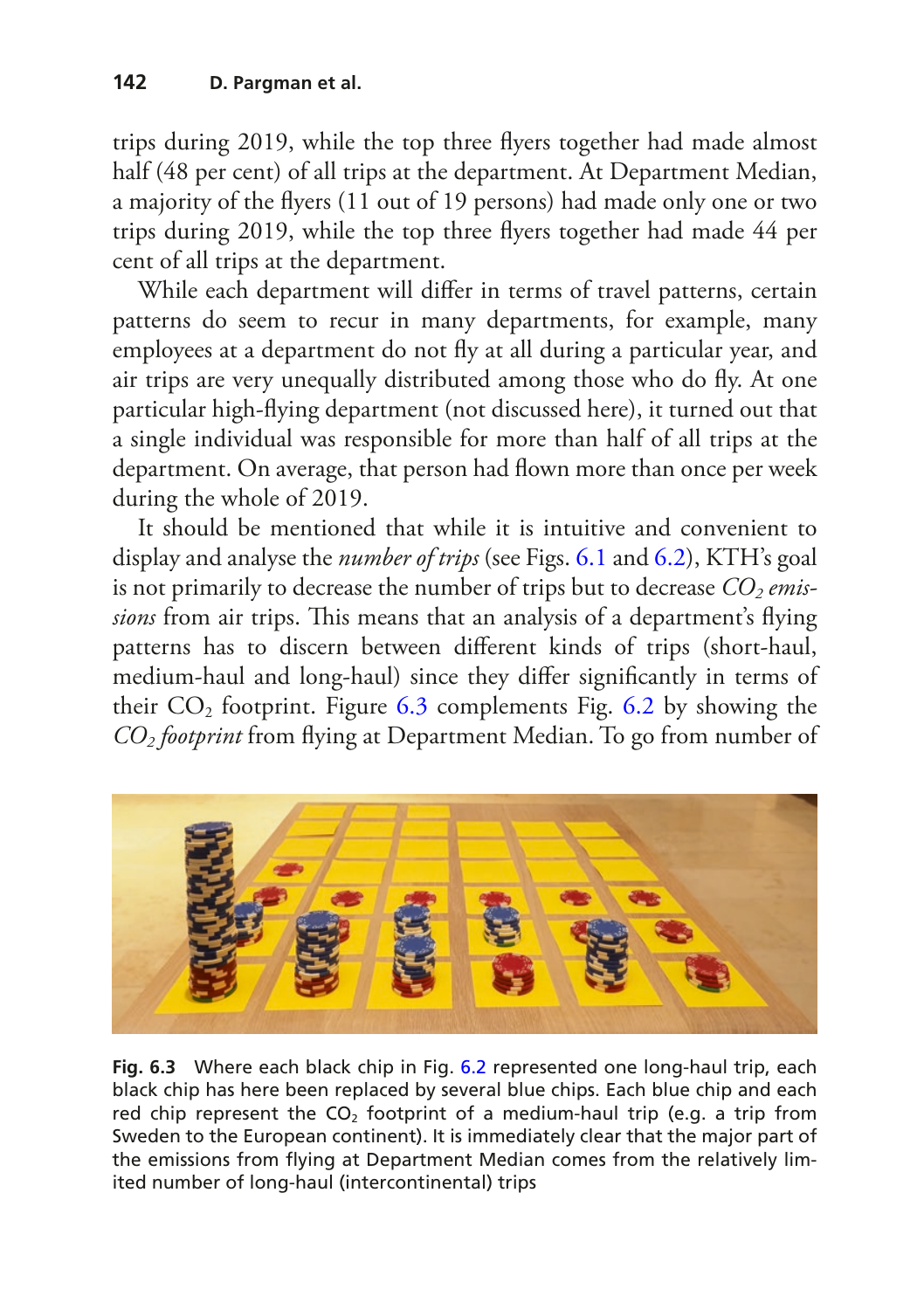trips (Fig. [6.2](#page-8-0)) to  $CO_2$  emissions (Fig. [6.3](#page-9-0)), we added up all trips by air at the two departments and calculated the average  $CO<sub>2</sub>$  footprint for a short-haul trip, for a medium-haul trip and for a long-haul trip[.8](#page-21-4) When we compared the  $CO<sub>2</sub>$  footprint for these three categories, we found that the  $CO<sub>2</sub>$  emissions of the average medium-haul trip (typically a trip from Stockholm to France, Switzerland or southern Germany and perhaps changing plane once, e.g. in Copenhagen) corresponded to 3.2 shorthaul trips (typically a trip within Sweden or to a neighbouring Scandinavian country). The average long-haul trip (typically from Stockholm to the United States) instead had a  $CO<sub>2</sub>$  footprint that was equivalent to 5.9 medium-haul trips. Going from Fig. [6.2](#page-8-0) to Fig. [6.3,](#page-9-0) we thus exchanged each black chip (representing one long-haul trip) for six blue chips (representing the  $CO<sub>2</sub>$  emissions of the average mediumhaul trip).

At Department Median, 23 per cent of the total number of trips were long-haul trips, but these trips generated more than 64 per cent of the total  $CO_2$  emissions (e.g. almost 2/3 of the chips in Fig. [6.3](#page-9-0) are blue). It thus becomes clear that the easiest way to substantially reduce  $CO<sub>2</sub>$  emissions from fying is to reduce the number of long-haul trips, since a relatively small number of such trips generate most of the  $CO<sub>2</sub>$  emissions at this department. This is a pattern that is repeated also at many other departments. While the number of trips usually are very unequally distributed within departments (most employees fy little or not at all while some employees fly a lot), the  $CO<sub>2</sub>$  emissions are yet more unequally distributed. At Department Median, the top three fyers are responsible for 44 per cent of the trips and for 57 per cent of the total  $CO_2$  emissions. A glance at Figs. [6.2](#page-8-0) and [6.3](#page-9-0) gives that almost every fyer who made a long-haul trip has a  $CO<sub>2</sub>$  footprint that towers over those who did not.

While we have here used poker chips to display the fying at two different departments, our research project is currently developing a prototype for a tool to visualise the same information on a computer screen. Such a tool will make it possible to quickly inspect data from any department as well as more easily facilitate online or face-to-face workshops.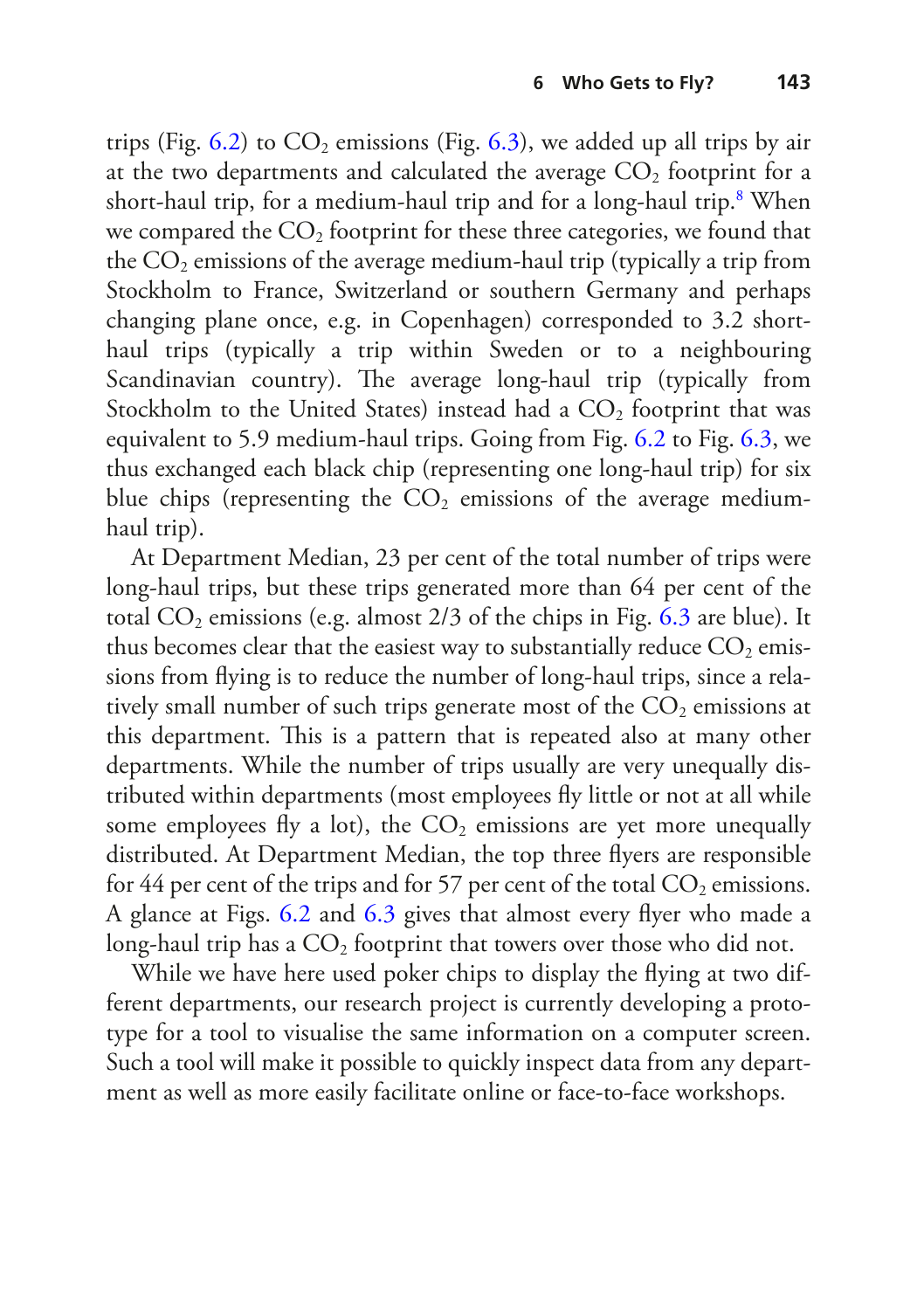# **Inequalities in Flight Distribution at KTH**

Who fies at KTH? Having visualised diferences (or 'inequalities') in trips and  $CO<sub>2</sub>$  emissions both between and within departments, we take a step back to discuss fying in general at KTH Royal Institute of Technology. In 2019 there were 4704 employees at KTH of which 41 per cent of the employees (1914 persons) made one or more trips by air. All employees together generated  $CO<sub>2</sub>$  emissions of more than 10,000 tons from flying. To better understand fying at KTH, we divided KTH employees into two categories; 'researchers' (or 'faculty', which includes PhD students, postdocs and all teaching positions) and 'administration' (all other positions). While 74 per cent of the KTH employees belong to the category 'researchers', this group is responsible for 89 per cent of all carbon emissions from KTH employees' fying (see Fig. [6.4\)](#page-11-0). If KTH emissions from fying are to be signifcantly reduced, that work has to start with the researchers.

<span id="page-11-0"></span>Another way to visualise the distribution of emissions from fying at KTH is to use a Lorenz curve (see Fig.  $6.5$ ). The Lorenz curve was



#### **Fig. 6.4** The distribution of CO<sub>2</sub> emissions from flying at KTH broken down into two categories: 'administration' and 'researchers'. The former category comprises 26 per cent of all employees, but their  $CO<sub>2</sub>$  emissions from flying are only 11 per cent of total KTH emissions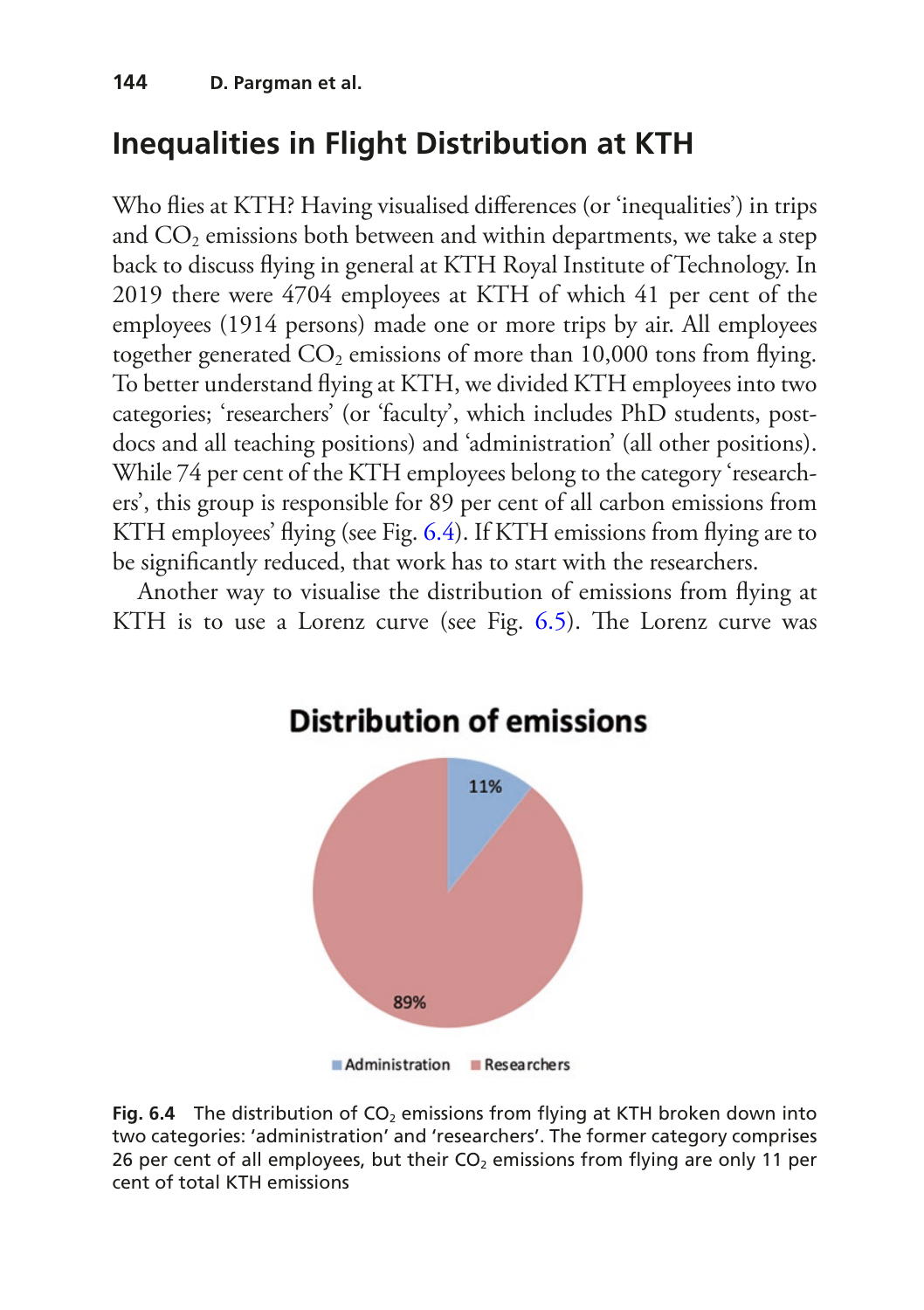originally developed to display the national income distribution over populations and income groups, but we use it here to display the distribution of  $CO<sub>2</sub>$  emissions over KTH employees.

As was mentioned earlier, 41 per cent of all KTH employees are *fyers* who made one or more trips by air in 2019, and the remaining 59 per cent of the employees are *non-fyers* who are represented by 'the long hori-zontal tail' of the curve in Fig. [6.5.](#page-12-0) The curve and the underlying data suggest that half of those who fy (e.g. 20 per cent of the employees at KTH) are responsible for 89 per cent of all emissions. Furthermore, it is possible to discern that 10 per cent of the employees are responsible for two-thirds (67 per cent) of the emissions and that the top 5 per cent are responsible for almost half (47 per cent) of all emissions from fying at KTH. The KTH numbers are reminiscent of data presented by Gössling and Humpe ([2020,](#page-23-7) p. 7) that indicate that 53 per cent of all adult Americans did not fy in 2018 and that 12 per cent of all adults accounted for 68 per cent of all fights taken. An even more select group, the top 1 per cent of KTH employees (47 persons), are responsible for as much as 17 per cent of KTH's total emissions from flying. These persons will, for the most part, have higher-than-average salaries, and it is therefore

<span id="page-12-0"></span>

**Fig. 6.5** This Lorenz curve displays total fight emissions as distributed over all employees at KTH. The X-axis represents the cumulative share of employees, and the Y-axis represents the cumulative emissions from flying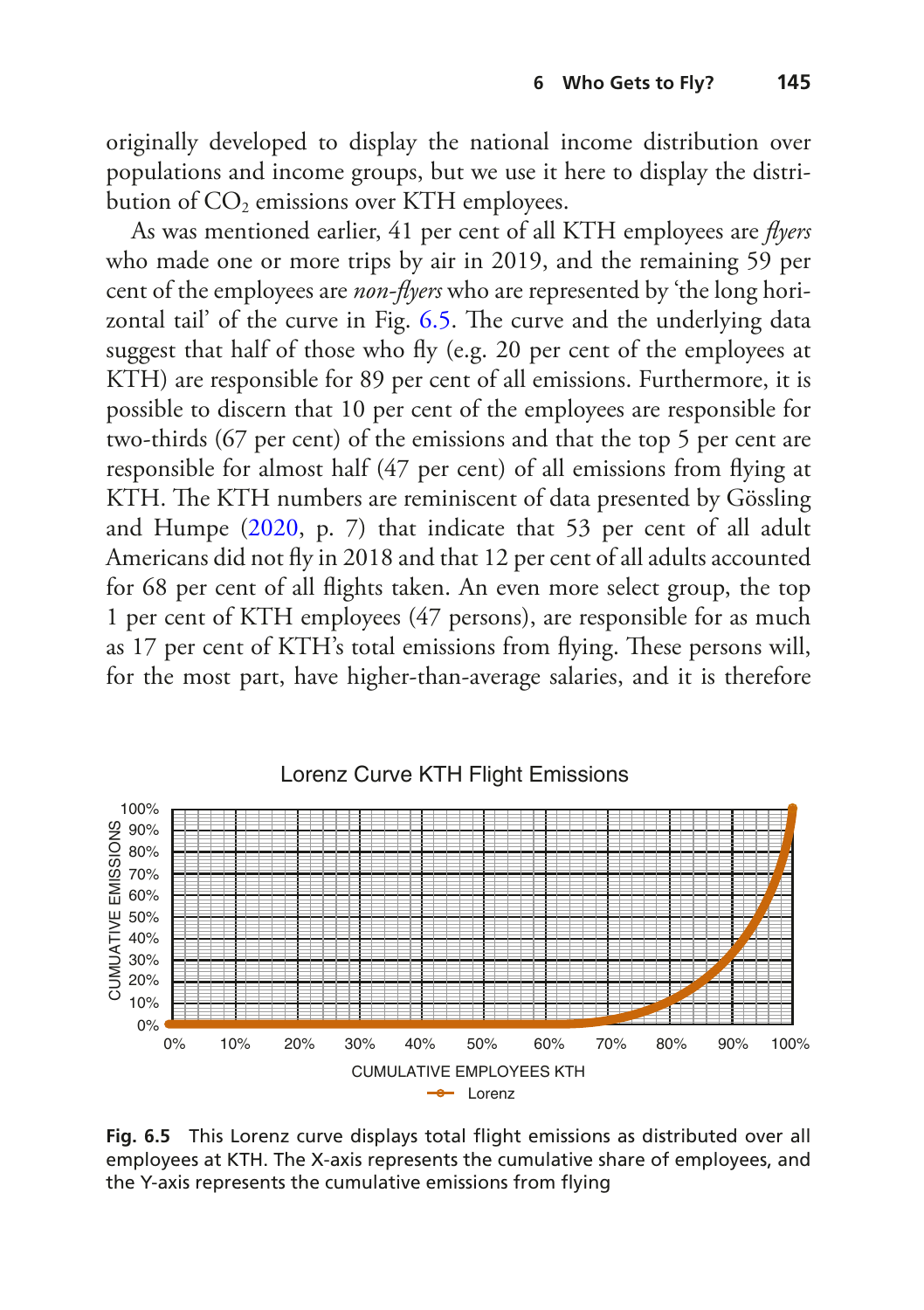likely that they also outside of their official KTH business travel fly more and have higher  $CO<sub>2</sub>$  emissions than the average Swede.<sup>[9](#page-21-5)</sup>

It is easy to ascertain that  $CO<sub>2</sub>$  emissions from flying are very unevenly distributed at KTH, but exactly how unevenly are the  $CO<sub>2</sub>$  emissions distributed? One way to calculate the 'level of unequalness' (e.g. inequality in the distribution of a resource) is to use the Gini coefficient (Gini, [1912](#page-22-8)). As with the Lorenz curve, the Gini coefficient is most often used to describe wealth or income disparities in a society, but we use it here to describe how unequal flying is at KTH. The unequally distributed 'resource' in question is, in this case, KTH's  $CO<sub>2</sub>$  emissions from flying (see Fig.  $6.6$ ). The Gini coefficient for KTH's flight emissions is calculated based on the relationship between two diferent areas in Fig. [6.6](#page-13-0). The blue line represents a perfectly equal distribution of  $CO<sub>2</sub>$  emissions among KTH employees, and the red curve represents the real distribution of KTH's  $CO<sub>2</sub>$  emissions from flying. The Gini coefficient is the ratio between the area A and the area A+B, so the Gini coefficient for carbon emissions from fying at KTH is:

Gini coefficient = 
$$
A \div (A + B)
$$

<span id="page-13-0"></span>

**Fig. 6.6** The blue line represents a perfectly equal distribution of  $CO<sub>2</sub>$  emissions among KTH employees. The red line represents the real distribution at KTH. It is possible to calculate the level of unequalness, for example the Gini coeffcient for  $CO<sub>2</sub>$  emissions from flying at KTH by calculating the ratio between area A and area A+B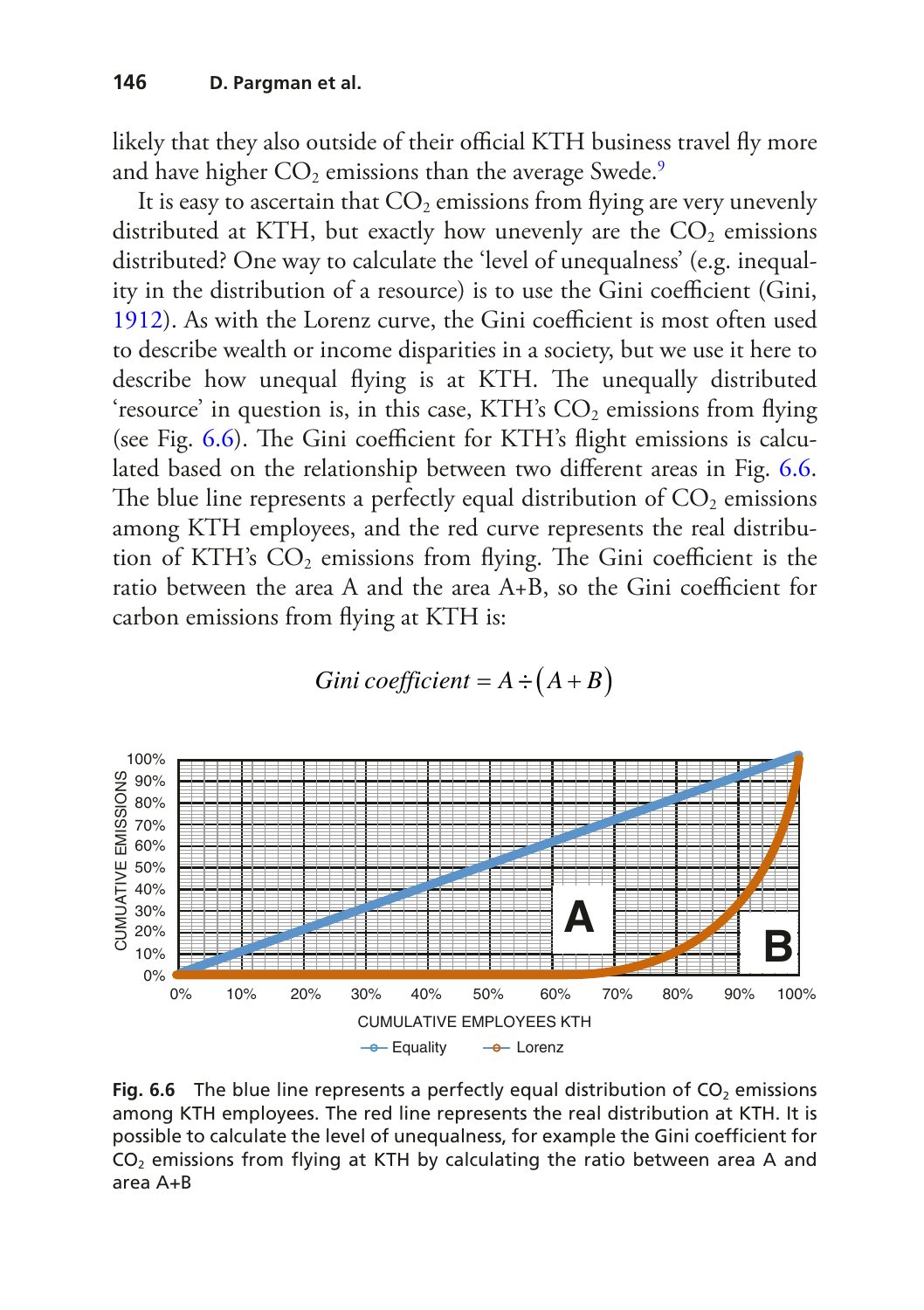The larger the area between the blue line (equal distribution) and the red Lorenz curve (real distribution), the greater the Gini coefficient. In a theoretical, maximally unequal scenario where a single person would be responsible for *all* emissions, the Gini coefficient would be 1. In a theoretical and perfectly equal scenario, the Gini coefficient would instead be 0. KTH flight emissions have a very high Gini coefficient of 0.83. This can be compared to the Gini coefficient for the world economy, which has been estimated to be in the range of 0.61–0.68 (depending on the source).

## **Discussion**

The analysis presented here points out a future direction for  $CO<sub>2</sub>$  emission reductions in academia *and* functions as a backdrop to discussions with individual departments about their fying patterns and individual researchers' flying habits. The title of this chapter is, however, 'Who gets to fly?'. So who will get to fly if we are to reduce flying? This question can yield several pertinent questions such as 'Who should fy less?' and 'What types of fying should decrease?'. How should we reason about fying in terms of destinations, duration, academic position or reasons for flying?<sup>[10](#page-21-6)</sup> In short, *What fying is 'unnecessary'?*

While we certainly have suggestions, it would be presumptuous to prescribe specifc answers to that question without having a better understanding of the reasons for why people fy. No matter how good the purported reasons are, and no matter how necessary each trip is perceived to be, the facts remain:  $CO<sub>2</sub>$  emissions from flying need to be reduced by 9 per cent per year at KTH if we are to reach our emission reduction goals. This means that the bar for what qualifies as 'necessary' flying should be raised every single year.

While various forms of force (rules, regulations etc.) certainly can be an option in any organisation, such tools are not at the disposal of our research project, and, we believe in the power of initiating conversations that can lead to negotiations among those who need to reduce their fying, for example with the researchers themselves. While we have pilot tested the material visualisation described earlier (Figs. [6.1](#page-7-0), [6.2](#page-8-0) and [6.3\)](#page-9-0),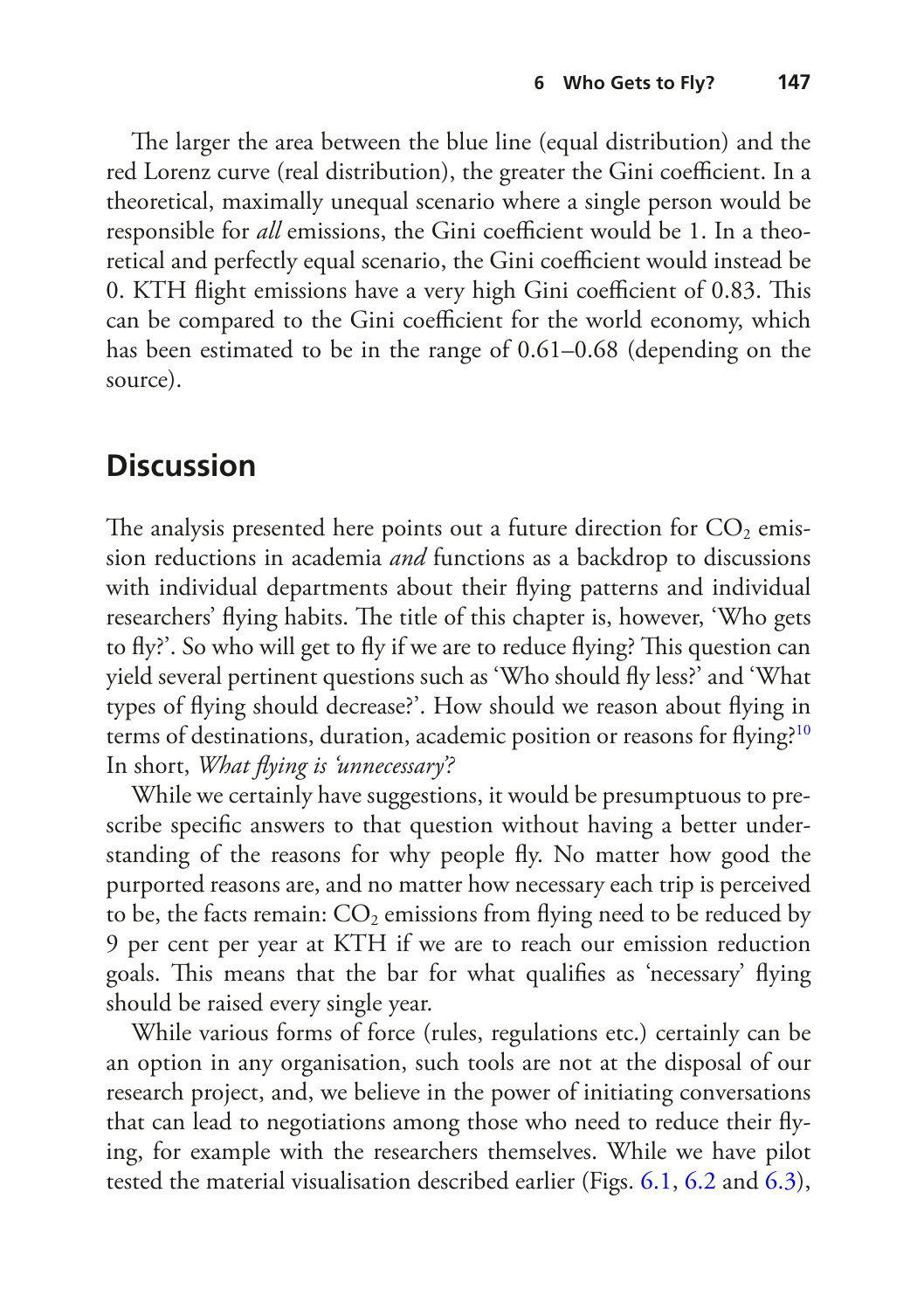planned visits to departments have had to be postponed due to the 2020 COVID-19 outbreak. We will visit diferent departments during 2021, and we are keen to learn how researchers understand and handle the challenges we have outlined in this text when the questions and the data get close up and personal. If we must decrease unnecessary fying, what fying do researchers themselves deem 'unnecessary' after deliberating and discussing this question with their colleagues and in relation to their own fying? We hope that our workshops will not only be eye-openers but also expect that they will lead to tough but necessary conversations about fying and about who gets to fy.

We have this far implicitly assumed that all departments should decrease their carbon emissions at the same pace (e.g. 9 per cent per year). It could be argued that it is reasonable or even 'fair' that all departments should reduce their fying by the same factor since the task of reducing  $CO<sub>2</sub>$  emissions by 60 per cent in 10 years is equally challenging for all departments no matter what their current volume of fying is. Reducing emissions from fying could be construed as a *harder* task at departments that fy a lot since fying could be an integrated part of the micro-culture at that department and since such a department would need to make larger cuts in terms of the absolute number of trips compared to a department that flies less. However, since Department Median has  $CO<sub>2</sub>$  emissions that are more than twice as large (per employee) as Department Low, it is also possible to argue that it is more 'fair' if emission reductions were modifed based on current levels of fying; perhaps Department Median should reduce their emissions at a faster pace to create space that would allow the already low-fying Department Low to decrease their emissions at a slower pace?

These are two distinct points of view, and they represent different answers to the question 'who should fy less?'. One answer is thus that *everyone* should fy less, but another answer is that those departments (and those individuals) who fy the most today should decrease their emissions at a faster pace than others. An emphasis on current habits and patterns raises the issue of 'carbon inequality' (Chancel & Piketty, [2015;](#page-22-2) Ivanova & Wood,  $2020$ ) at the local KTH level. Instead of 'Sharing global  $CO<sub>2</sub>$  emission reductions among one billion high emitters' (Chakravarty et al.,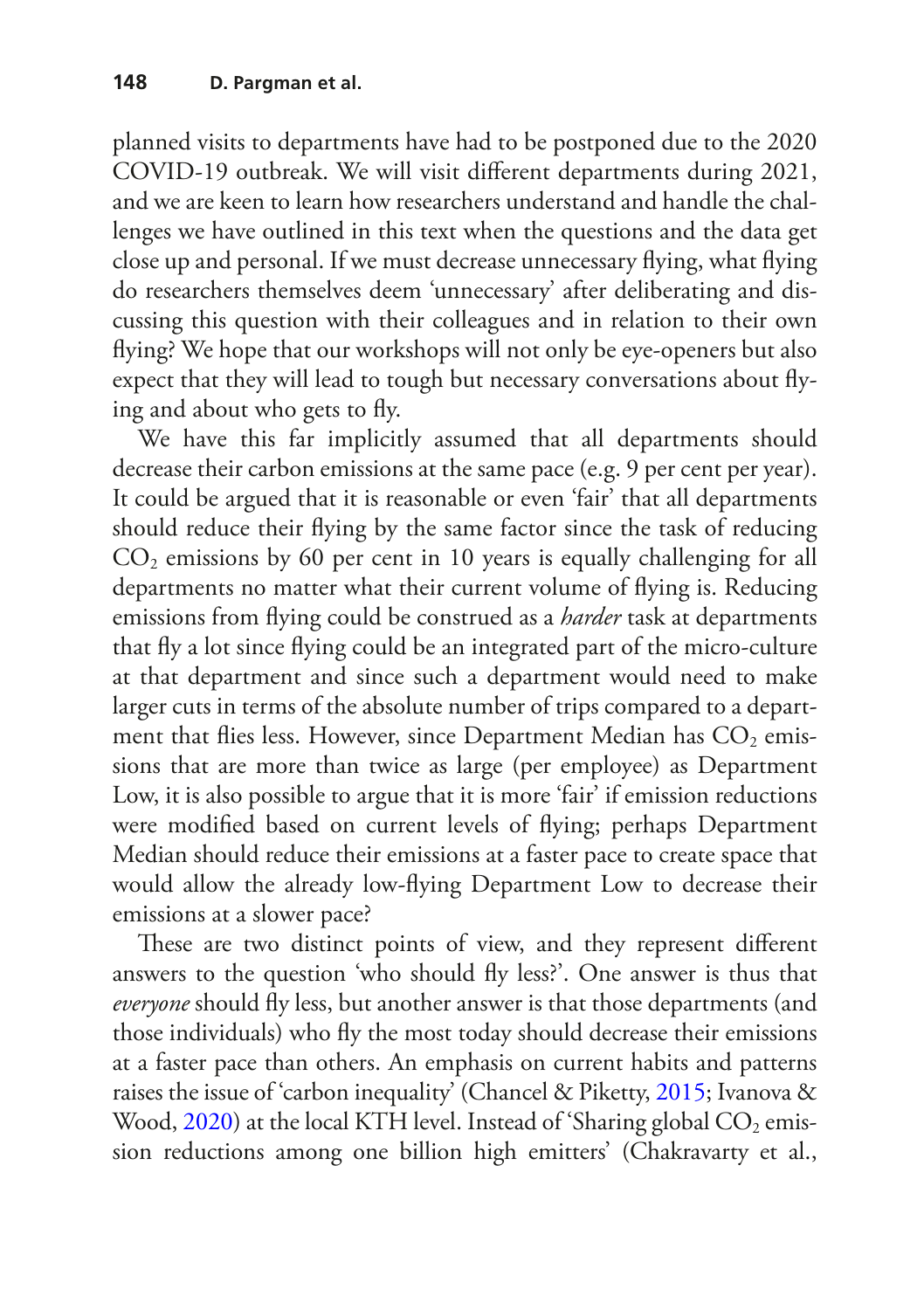[2009\)](#page-22-9), perhaps the onus of reducing KTH's  $CO<sub>2</sub>$  emission should primarily be shared by the 100 highest emitters at KTH?

Flying at KTH is, as has been demonstrated, extremely unequally distributed between employees. This is all the more noteworthy since the distribution of *salaries* at KTH is remarkably equal compared to most other countries. The average full professor's salary at KTH  $(n = 240)$  is less than 150 per cent higher than the salary of the average PhD student  $(n = 998).$ <sup>11</sup> As was shown earlier, 'top flyers' at KTH rack up most of the emissions, and they are almost exclusively to be found in the category 'researchers'. Therefore, the relevant reference group for top flyers is *other researchers* at KTH rather than the average KTH *employee* (since 26 per cent of the KTH employees are *administrators* who as a group make few business trips). If the top fyers at KTH few as much (or 'as little') as the *average researcher* at KTH, KTH's total CO<sub>2</sub> emissions from flying would decrease signifcantly. If the top 5 per cent of KTH employees few in line with the average KTH researcher, KTH's total emissions from fying would decrease by 22 per cent, and if the top 10 per cent few in line with the average KTH researcher, total emissions would decrease by 31 per cent. Such reductions would contribute tremendously to KTH reaching its emissions reduction targets in 2030, but they would still not be enough.

To further complicate matters, there is yet another category of air travel that we have not yet touched upon in this chapter, and this is air travel by people who are *not* employed by KTH, but where KTH pays for the trips. It might seem counterintuitive that KTH would pay for nonemployees' travel, but a few examples will clarify when and why that is the case:

- KTH regularly pays for air trips so that international researchers can be part of the grading committee at PhD dissertations. KTH also pays for many other high-profle guests to visit KTH for various academic, educational and other official purposes.
- Some PhD students are not formally employed by KTH, but are rather supported by a scholarship or a stipend from their home country (for example China). Such PhD students will still work in research projects that will pay for air trips to present research papers that are written within these projects.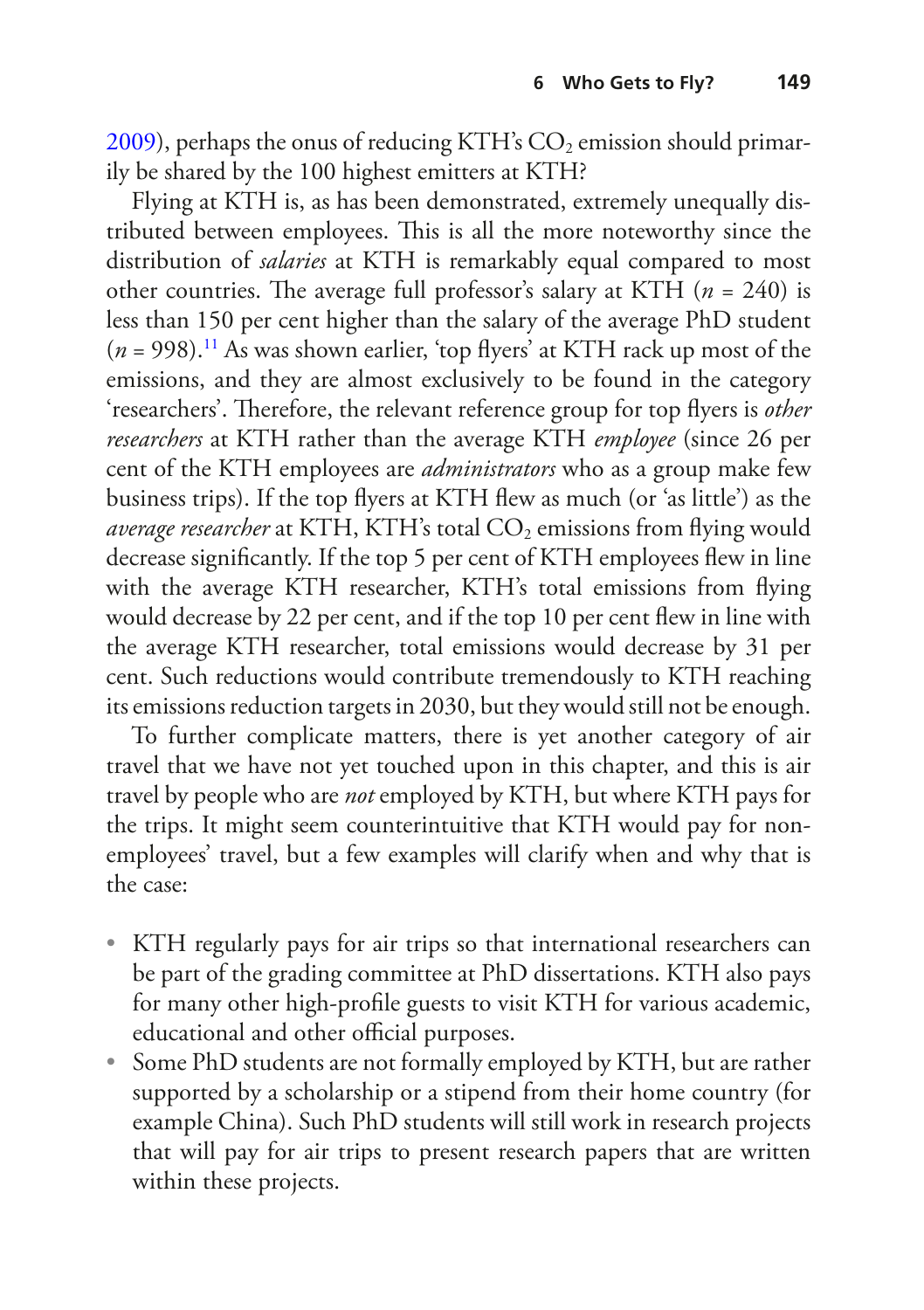• Sometimes KTH pays for students' trips, for example, when students do Minor Field Studies (MFS). MFS is 'a travel grant that allows students to perform a feld study for eight consecutive weeks in a developing country, resulting in a bachelor's or master thesis'.<sup>12</sup> The money originally comes from a governmental agency, 'The Swedish International Development Cooperation Agency' (SIDA), but is distributed to students through KTH (who then formally pays for the air trip).

While it is easy to identify all air trips that have been made by non-KTH employees, the current computer systems do not allow us to see who made the trip, why such a trip was made or indeed even where (at which specific department) such a trip originated. This information certainly does exist (or has existed) *somewhere*, but it is distributed and hard to get access to since no one has previously perceived a need or expressed an interest in collecting this data. This lack of data makes it hard to analyse these trips except at the most superficial level, and to a large extent, the trips are currently unaccounted for.

These trips would perhaps not be a big problem if it wasn't for the fact that a *signifcant proportion* of KTH's air travel is made by unknown and anonymous travellers rather than by identifable KTH employees. Where Fig. [6.4](#page-11-0) presented the breakdown of CO<sub>2</sub> emissions for KTH *employees*, Fig. [6.7](#page-18-0) represents an updated version of that image which also includes the  $CO<sub>2</sub>$  emissions of all 'unknown' travellers.

The magnitude of this problem is hard to overestimate. If KTH's  $CO<sub>2</sub>$ emissions from air travel are to be reduced by 60 per cent in 10 years, the 2030 emissions will be equivalent to 40 per cent of KTH's current emissions. If KTH fails to reduce the  $CO<sub>2</sub>$  emissions from 'unknown' travellers, all  $CO<sub>2</sub>$  emission reductions would have to come exclusively from KTH employees, and their emissions would, in the span of 10 years, have to be reduced by almost 90 per cent compared to current emissions. This is not reasonable, but there is currently no easy way to understand who fies when, where and why when it comes to 'unknown' travellers.

Returning to the topic of 'who should fy less', we have proposed that there are two ways to think about this issue: either *everyone* should fy less, and everyone (each department) should decrease emissions at the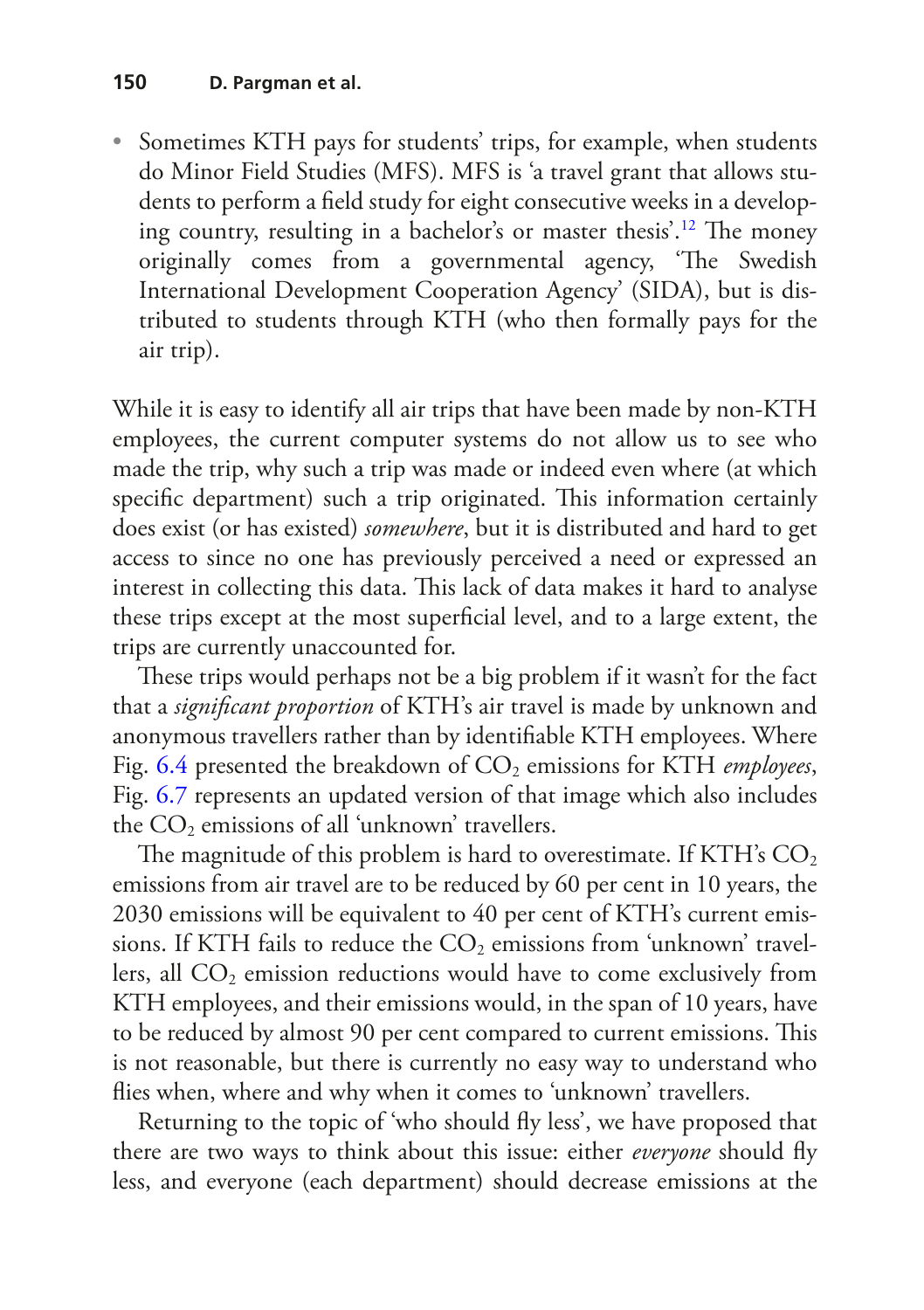

# <span id="page-18-0"></span>**Distribution of emissions**

**Fig. 6.7** The distribution of CO<sub>2</sub> emissions from flying at KTH broken down into three categories: 'administration', 'researchers' and 'unknown'. The latter category includes all air travel by persons who are not formally employed by KTH. Unknown travellers are responsible for a third of the total  $CO<sub>2</sub>$  emissions from flying at KTH

same pace (9 per cent per year), *or some* should reduce their emissions at a faster pace than others. In the latter case, we have suggested that top fyers (or 'heavy emitters' be they departments or individuals) should reduce their emissions at a faster pace. There are, however, other possibilities as to who should bear a larger burden for reducing  $CO<sub>2</sub>$  emissions from fying. One option could be that KTH non-employees ('unknown travellers' above) should decrease their emissions faster, thereby creating space for KTH employees to decrease their emissions at a slightly slower pace. Yet another option would be to tie emission reductions to some sort of measure of academic 'performance', 'output' or 'excellence'. Perhaps 'ordinary' departments should reduce their emissions at a faster pace, thereby creating space for departments that perform extraordinary research to reduce their emissions at a slower pace? Yet another possibility is to take seniority into account. Tenured (senior) researchers will presumably have established their research networks, while more junior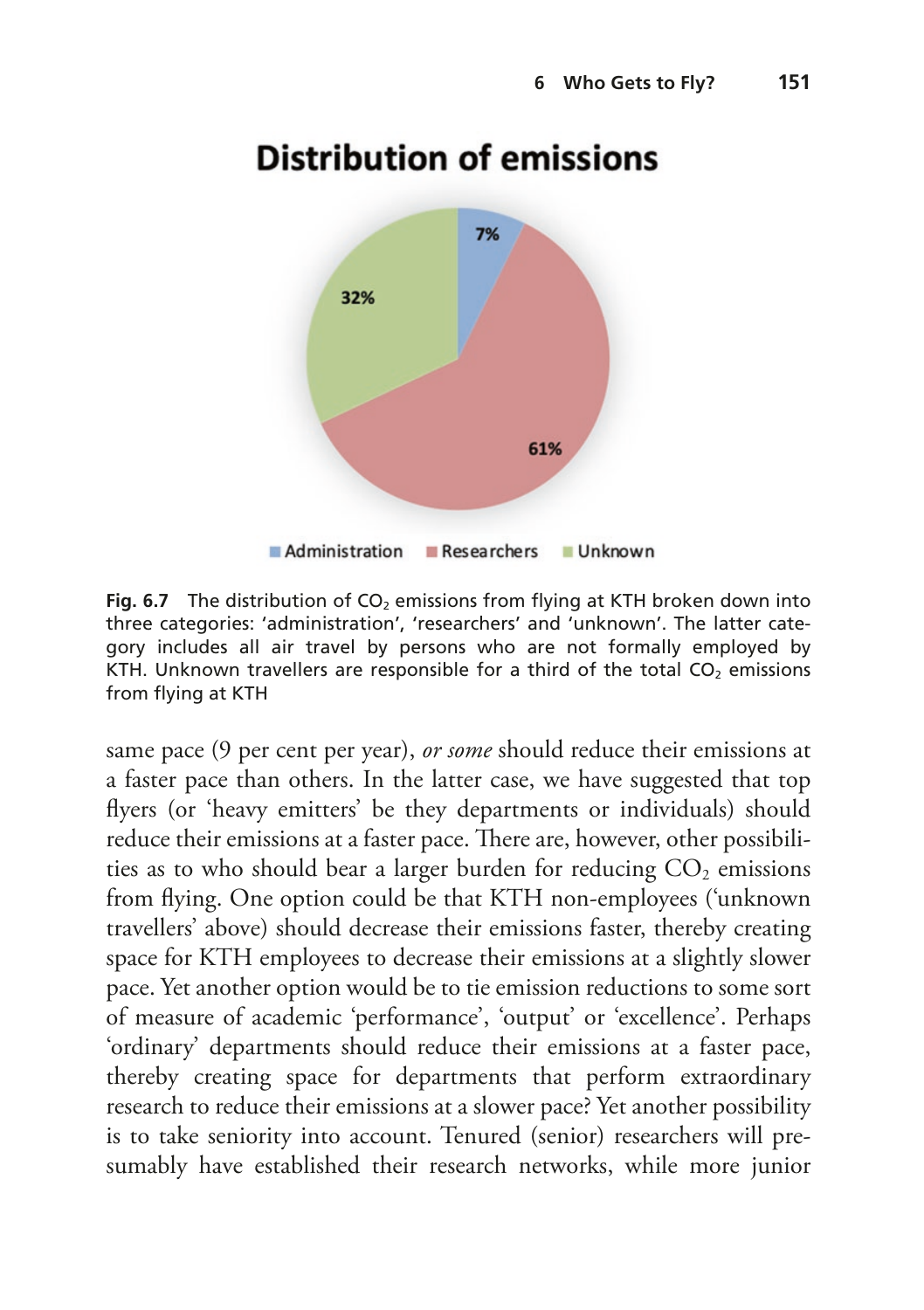researchers have a greater need to travel and to make contacts and to establish networks (Le Quéré et al., [2015\)](#page-23-0).

We believe that all of these suggestions have merit, but we also believe that the best suggestion is the one that has the potential to gain the largest possible support from faculty—and we do not yet know which suggestion that is. It is difficult, however, to sidestep the fact that top flyers have the largest emissions and thus also the largest potential to reduce their emissions in terms of absolute numbers. Gössling and Humpe suggest that 'the share of the world's population travelling by air in 2018 was 11%, with at most 4% taking international fights' ([2020,](#page-23-7) p. 1). Taking frequency and type of ticket into account (business class, frst class), they further estimate that 10 per cent of the travellers (e.g. 1 per cent of the world population) are responsible for 50 per cent of the emissions from commercial air travel. Any solution for reducing emissions from commercial air travel that does not take this select group into account will surely be destined for failure for two different reasons. The first reason is that emission reduction targets will be hard to reach unless this group of hypermobile travellers, who are responsible for a very large share of the total emissions, begin to fly less. The second reason is that a solution that did not restrain hypermobile travellers would not be seen as legitimate by the large majority of air travellers. Analogously we believe that any suggestion that does not take academic top fyers—be they departments or individuals—into account will be hard-pressed to gain the necessary support.

We end this chapter with a short note on language. In this chapter, we have used words like 'low', 'high' and 'top' descriptively to refer to a 'lowflying department', to a 'high-flying department' and to 'top flyers'. There is, however, something that chafes, since words like 'high' and 'top' have positive connotations that are easily connected to 'excellence' in a research context. Who does not want to work at a 'top department'—or be a 'top fyer'? Referring to someone who fies a dozen times per year or more as a 'top fier' is in this context a euphemism that hides the downside of excessive flying, for example the high  $CO<sub>2</sub>$  emissions that are associated with hypermobile lifestyles. Words like 'low' instead have negative connotations. 'Department Low' might bring to mind a *low-performing* department or a department that lacks energy or is depressive. Linguist George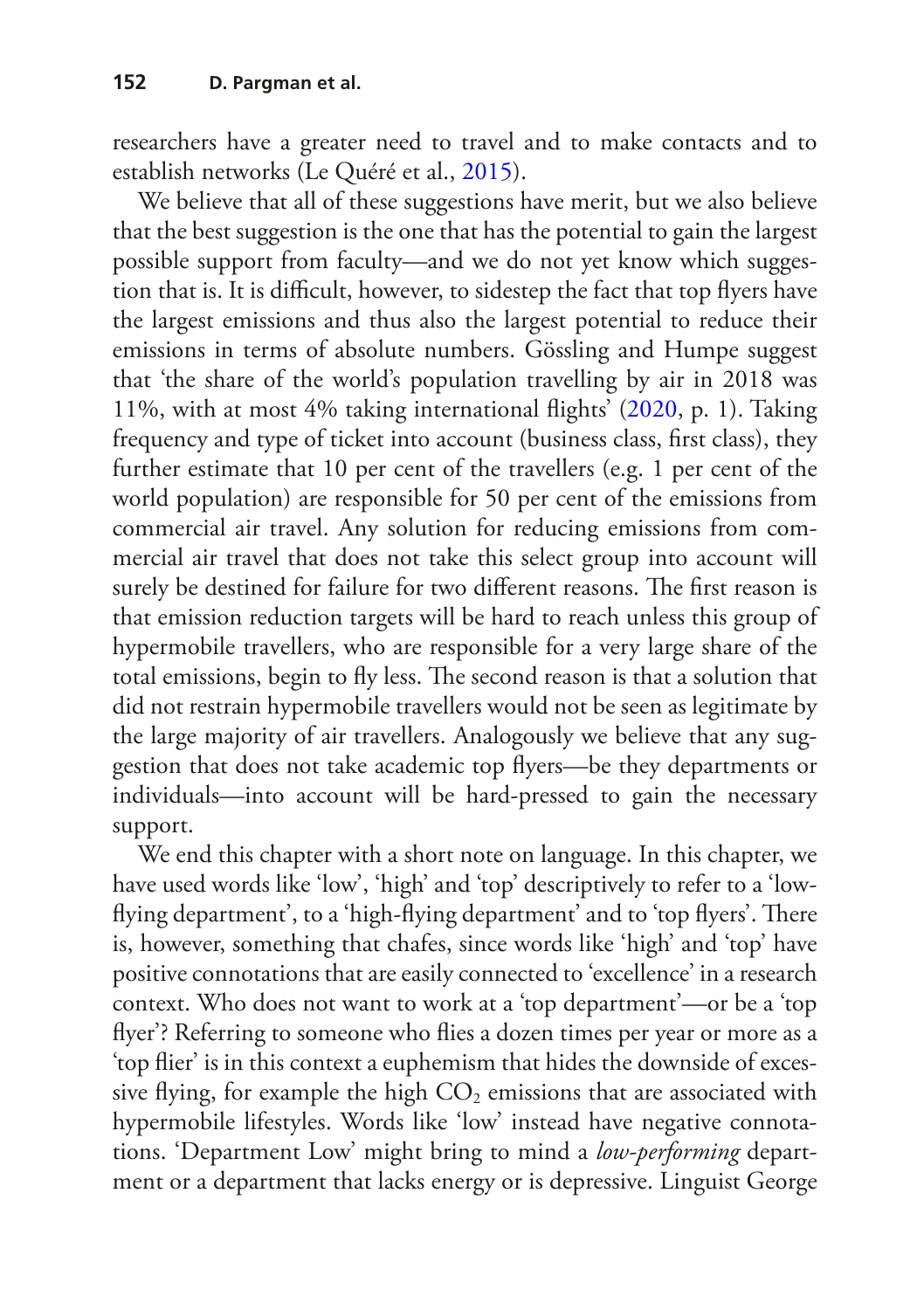Lakoff has written extensively about the connection between language and cognition and about framings and biases that are invoked when par-ticular words are used (Lakoff & Johnson, [1980](#page-23-10); Lakoff, [2014\)](#page-23-11). Lakoff and Johnson [\(1980](#page-23-10)), for example, noted that our culture organises our values spatially so that 'up' (an upward orientation) is positive and good (e.g. 'rising to the top', 'being in top shape', 'having a high-level intellectual discussion', 'do high-quality work') while 'down' (a downward orientation) is negative and bad (e.g. 'feeling down', 'coming down with the flu', 'falling from power', 'being at the bottom'). There is thus a need for new terms that turns these connotations upside down when we speak about fying. Perhaps we should not refer to 'top fyers' but use the more neutral term 'frequent fyers'? Or perhaps it is high time to instead refer to such persons in terms of 'high emitters', 'top polluters', 'superspreaders' or simply as 'fight addicts' (Cohen et al., [2011](#page-22-10))?

Acknowledgements The authors would like to thank the book editors as well as Agnes Kreil (ETH Zürich) and Seth Wynes (Concordia University) for helpful comments on an earlier draft of the text. The research presented here has been performed with funding from The Swedish Energy Agency in the project 'Decreased  $CO<sub>2</sub>$ -emissions in flight-intensive organisations: from data to practice' (48156-1).

### **Notes**

- <span id="page-20-0"></span>1. If it turns out to be hard (or undesirable or 'unfair') to reduce emissions at that pace in one sector of society (for example food production) or in certain countries (for example poorer countries), other sectors and other countries will need to reduce their emissions at a faster pace.
- <span id="page-20-1"></span>2. These efficiency gains are primarily based on technical progress and increased capacity utilisation.
- <span id="page-20-2"></span>3. The Climate Framework for Higher Education Institutions is available at [https://www.kth.se/en/om/miljo-](https://www.kth.se/en/om/miljo-hallbar-utveckling/klimatramverket-1.903489) hallbar- utveckling/ [klimatramverket-1.903489](https://www.kth.se/en/om/miljo-hallbar-utveckling/klimatramverket-1.903489)
- <span id="page-20-3"></span>4. KTH's Climate objectives and measures 2020–2045, available at: [https://www.kth.se/en/om/miljo-hallbar-utveckling/klimatramverk/](https://www.kth.se/en/om/miljo-hallbar-utveckling/klimatramverk/kth-s-klimatmal-1.926003) [kth-s-klimatmal-1.926003](https://www.kth.se/en/om/miljo-hallbar-utveckling/klimatramverk/kth-s-klimatmal-1.926003)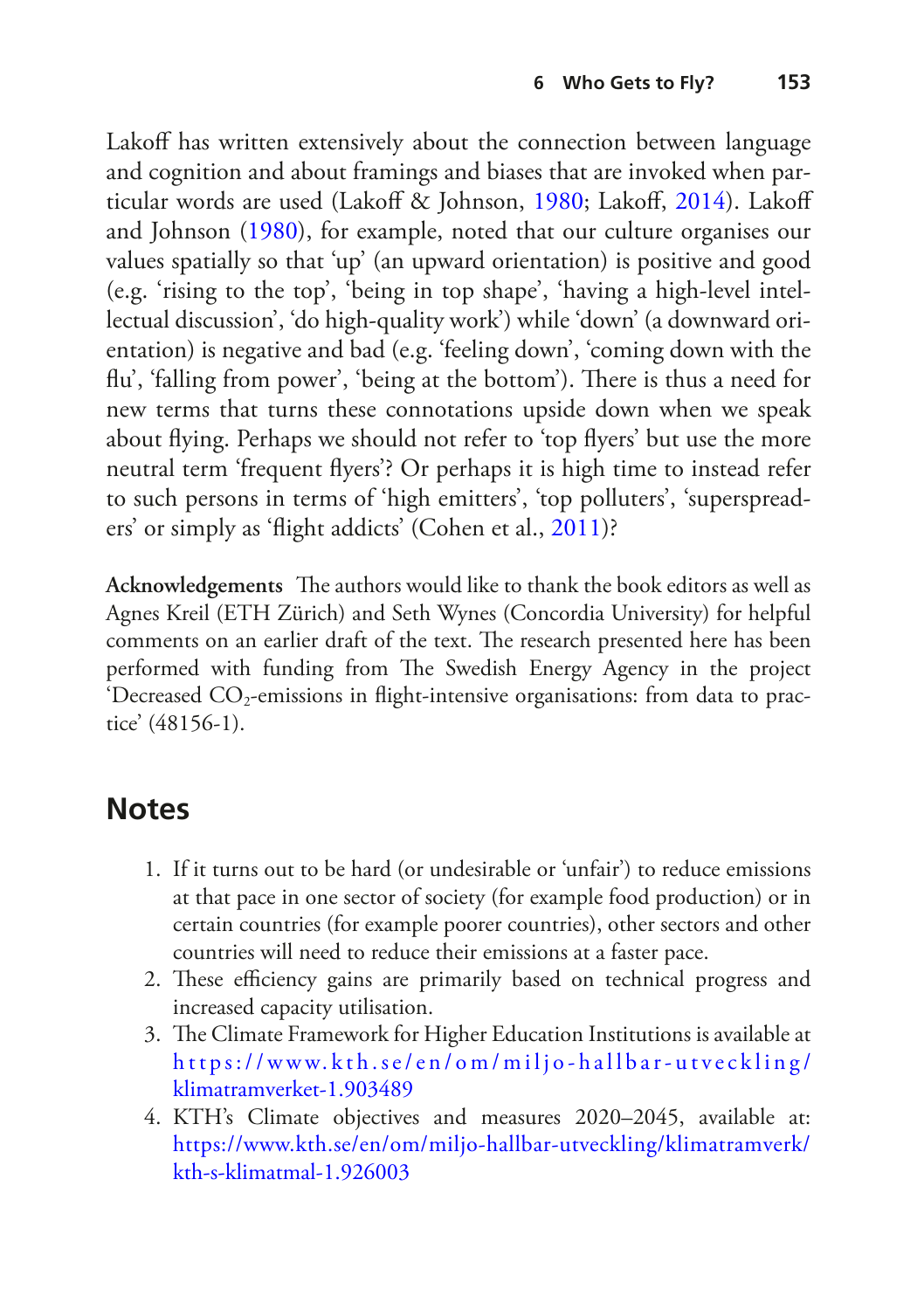- <span id="page-21-0"></span>5. KTH's  $CO<sub>2</sub>$  emissions from flying increased by 28 per cent between 2016 and 2019, but an unknown part of the increase is due to increased compliance with rules that specify that all trips should be booked through KTH's official travel agency.
- <span id="page-21-2"></span>6. Our unit of analysis is thus a *trip* to a certain *destination* for some particular (but to us unknown) *purpose* at some particular *point in time*. Travelling from Stockholm to Los Angeles to attend a conference is thus one trip no matter if this trip corresponds to one booking of a direct round trip between Stockholm and Los Angeles, one booking with one or more stopovers in Europe or the US, or several bookings that (through careful detective work) can be combined into a trip between Stockholm and Los Angeles.
- <span id="page-21-3"></span>7. Data about 'bookings' came directly from the university's travel agency. We have naturally discarded cancellations and so on.
- <span id="page-21-4"></span>8. For this particular data set (e.g. combined data of 2019 fights at Department Low and Department Median), the distance of the average short-haul trip (11 trips in total) was 960 kilometres, the average medium-haul trip (58 trips in total) was 3060 kilometres and the average long-haul trip (20 trips in total) was 18030 kilometres.
- <span id="page-21-5"></span>9. The average (consumption-based)  $CO<sub>2</sub>$  emissions for a Swede are around 9 tons per person and year according to the Swedish Environmental Protection Agency. See further: [https://www.naturvardsverket.se/](https://www.naturvardsverket.se/Sa-mar-miljon/Statistik-A-O/Vaxthusgaser-konsumtionsbaserade-utslapp-per-person) [Sa-mar-miljon/Statistik-A-O/Vaxthusgaser-konsumtionsbaserade](https://www.naturvardsverket.se/Sa-mar-miljon/Statistik-A-O/Vaxthusgaser-konsumtionsbaserade-utslapp-per-person)[utslapp-per-person](https://www.naturvardsverket.se/Sa-mar-miljon/Statistik-A-O/Vaxthusgaser-konsumtionsbaserade-utslapp-per-person)
- <span id="page-21-6"></span>10. It goes without saying that a trip from Stockholm to Los Angeles for a year-long sabbatical is more justifed than a trip from Stockholm to Los Angeles to participate in a two-day workshop.
- <span id="page-21-7"></span>11. PhD students have high salaries in Sweden and the salaries are yet higher at a technical university such as KTH in order to compete with industry.
- <span id="page-21-8"></span>12. See further [https://intra.kth.se/en/internationalisering/program/](https://intra.kth.se/en/internationalisering/program/minor-field-studies-1.17564) [minor-feld-studies-1.17564](https://intra.kth.se/en/internationalisering/program/minor-field-studies-1.17564)

# **References**

<span id="page-21-1"></span>Biørn-Hansen, A., Pargman, D., Eriksson, E., Romero, M., Laaksolahti, J., & Robèrt, M. (2021, in press). *Exploring the problem space of*  $CO<sub>2</sub>$  *emission reductions from academic fying*. Sustainability.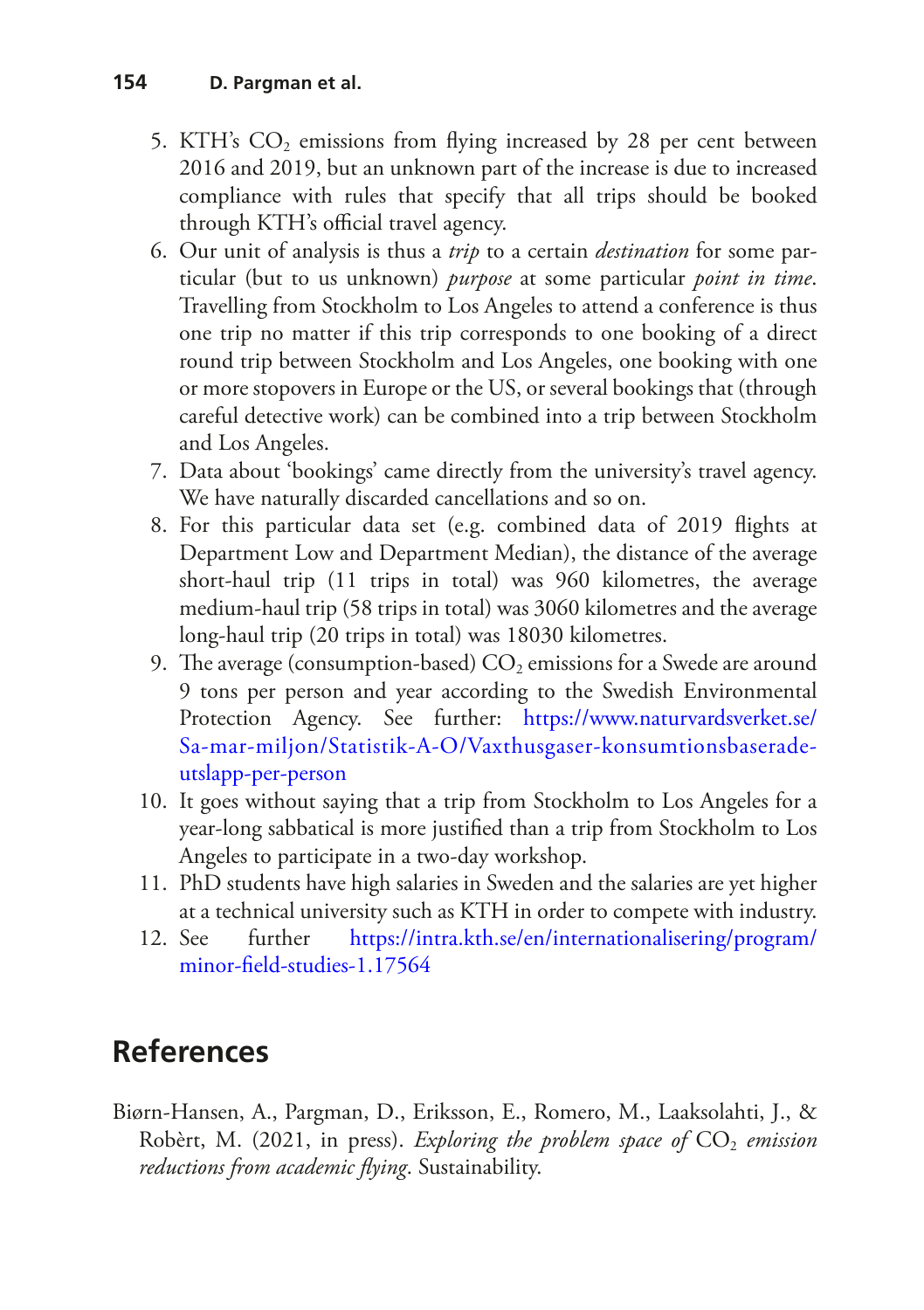- <span id="page-22-5"></span>Bows-Larkin, A. (2015). All adrift: Aviation, shipping, and climate change policy. *Climate Policy, 15*(6), 681–702. [https://doi.org/10.1080/1469306](https://doi.org/10.1080/14693062.2014.965125) [2.2014.965125](https://doi.org/10.1080/14693062.2014.965125)
- <span id="page-22-6"></span>Cames, M., Graichen, J., Siemons, A., & Cook, V. (2015). *Emission reduction targets for international aviation and shipping. Policy department A: Economic and scientifc policy, European Parliament, B-1047 Brussels*. [https://www.europarl.](https://www.europarl.europa.eu/RegData/etudes/STUD/2015/569964/IPOL_STU(2015)569964_EN.pdf) [europa.eu/RegData/etudes/STUD/2015/569964/IPOL\\_](https://www.europarl.europa.eu/RegData/etudes/STUD/2015/569964/IPOL_STU(2015)569964_EN.pdf) [STU\(2015\)569964\\_EN.pdf](https://www.europarl.europa.eu/RegData/etudes/STUD/2015/569964/IPOL_STU(2015)569964_EN.pdf)
- <span id="page-22-9"></span>Chakravarty, S., Chikkatur, A., De Coninck, H., Pacala, S., Socolow, R., & Tavoni, M. (2009). Sharing global  $CO<sub>2</sub>$  emission reductions among one billion high emitters. *Proceedings of the National Academy of Sciences, 106*(29), 11884–11888.<https://doi.org/10.1073/pnas.0905232106>
- <span id="page-22-2"></span>Chancel, L., & Piketty, T. (2015). *Carbon and inequality: From Kyoto to Paris. Trends in the global inequality of carbon emissions (1998–2013) and prospects for an equitable adaptation fund*. Paris School of Economics. [http://www.](http://www.ledevoir.com/documents/pdf/chancelpiketty2015.pdf) [ledevoir.com/documents/pdf/chancelpiketty2015.pdf](http://www.ledevoir.com/documents/pdf/chancelpiketty2015.pdf)
- <span id="page-22-7"></span>Ciers, J., Mandic, A., Toth, L. D., & Op't Veld, G. (2019). Carbon footprint of academic air travel: A case study in Switzerland. *Sustainability, 11*(1), 80. <https://doi.org/10.3390/su11010080>
- <span id="page-22-10"></span>Cohen, S. A., Higham, J. E., & Cavaliere, C. T. (2011). Binge fying: Behavioural addiction and climate change. *Annals of Tourism Research, 38*(3), 1070–1089. <https://doi.org/10.1016/j.annals.2011.01.013>
- <span id="page-22-4"></span>Eriksson, E., Pargman, D., Robèrt, M., & Laaksolahti, J. (2020). On the necessity of fying and of not fying: Exploring how computer scientists reason about academic travel. In *Proceedings of the 7th International Conference on ICT for Sustainability* (pp. 18–26).
- <span id="page-22-0"></span>Falk, J., Gafney, O., Bhowmik, A. K., Borgström-Hansson, C., Pountney, C., Lundén, D., et al. (2018). *Exponential climate action roadmap*. Future Earth. <https://exponentialroadmap.org/report/>
- <span id="page-22-1"></span>Falk, J., Gafney, O., Bhowmik, A. K., Bergmark, P., Galaz, V., Gaskell, S., et al. (2019). *Exponential roadmap 1.5*. Future Earth. [https://exponentialroadmap.](https://exponentialroadmap.org/wp-content/uploads/2019/09/ExponentialRoadmap_1.5_20190919_Single-Pages.pdf) [org/wp-content/uploads/2019/09/ExponentialRoadmap\\_1.5\\_20190919\\_](https://exponentialroadmap.org/wp-content/uploads/2019/09/ExponentialRoadmap_1.5_20190919_Single-Pages.pdf) [Single-Pages.pdf](https://exponentialroadmap.org/wp-content/uploads/2019/09/ExponentialRoadmap_1.5_20190919_Single-Pages.pdf)
- <span id="page-22-8"></span>Gini, C. (1912). *Variabilità e Mutabilità* [Variability and mutability]. Libreria Eredi Virgilio Veschi, Rome.
- <span id="page-22-3"></span>Glover, A., Strengers, Y., & Lewis, T. (2017). The unsustainability of academic aeromobility in Australian universities. *Sustainability: Science, Practice and Policy, 13*(1), 1–12.<https://doi.org/10.1080/15487733.2017.1388620>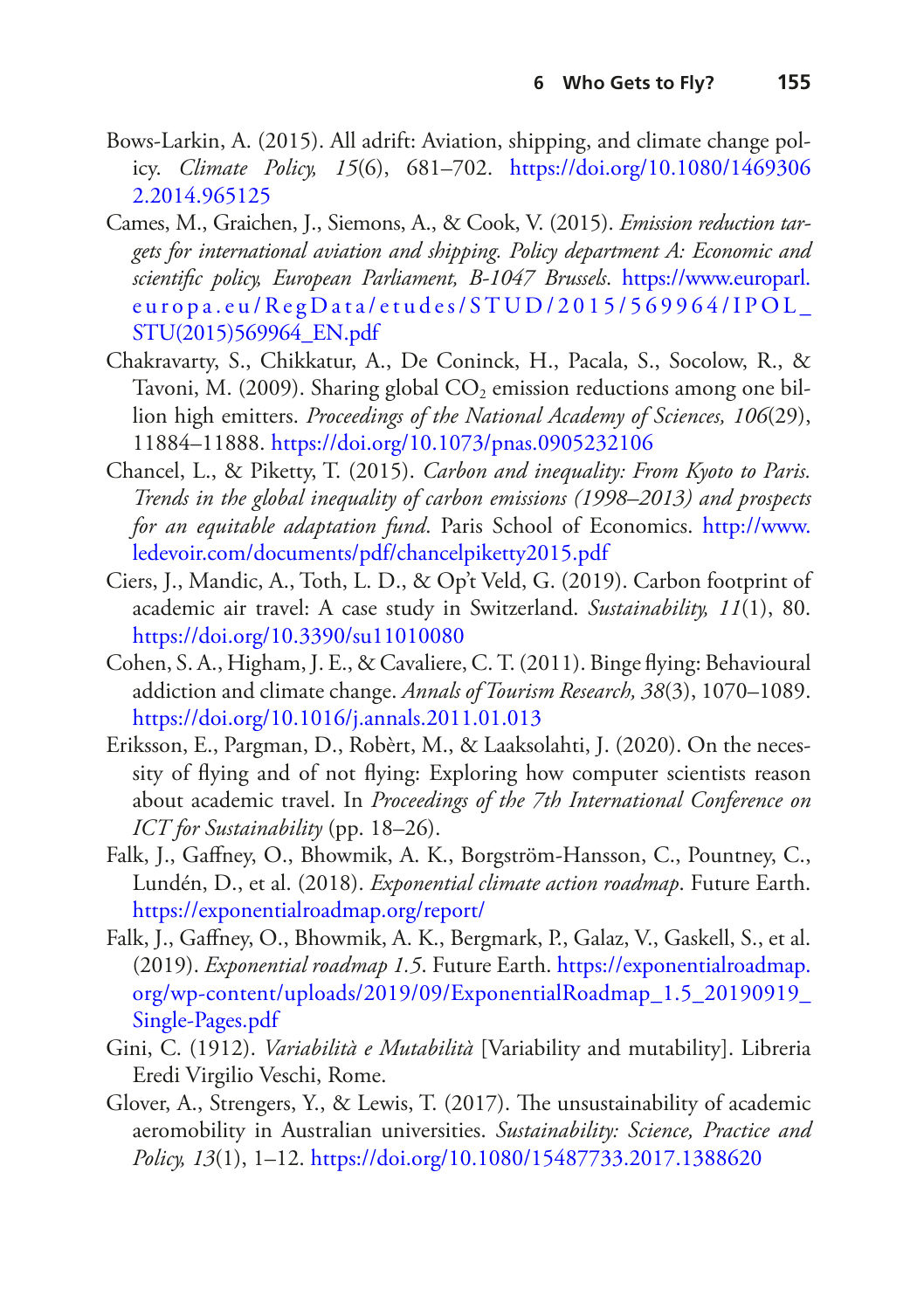- <span id="page-23-5"></span>Glover, A., Strengers, Y., & Lewis, T. (2018). Sustainability and academic air travel in Australian universities. *International Journal of Sustainability in Higher Education, 19*(4), 756–772. [https://doi.org/10.1108/](https://doi.org/10.1108/IJSHE-08-2017-0129) [IJSHE-08-2017-0129](https://doi.org/10.1108/IJSHE-08-2017-0129)
- <span id="page-23-1"></span>Gore, T. (2015). *Extreme carbon inequality: Why the Paris climate deal must put the poorest, lowest emitting and most vulnerable people frst*. Oxfam briefng paper. [https://www.oxfamamerica.org/explore/research-publications/](https://www.oxfamamerica.org/explore/research-publications/extreme-carbon-inequality/) [extreme-carbon-inequality/](https://www.oxfamamerica.org/explore/research-publications/extreme-carbon-inequality/)
- <span id="page-23-2"></span>Gore, T. (2020). *Confronting carbon inequality: Putting climate justice at the heart of the COVID-19 recovery*. Oxfam policy paper. [https://www.oxfam.org/en/](https://www.oxfam.org/en/research/confronting-carbon-inequality) [research/confronting-carbon-inequality](https://www.oxfam.org/en/research/confronting-carbon-inequality)
- <span id="page-23-7"></span>Gössling, S., & Humpe, A. (2020). The global scale, distribution and growth of aviation: Implications for climate change. *Global Environmental Change, 65*, 102194. <https://doi.org/10.1016/j.gloenvcha.2020.102194>
- <span id="page-23-3"></span>Higham, J., & Font, X. (2020). Decarbonising academia: Confronting our climate hypocrisy. *Journal of Sustainable Tourism, 28*(1), 1–9. [https://doi.org/1](https://doi.org/10.1080/09669582.2019.1695132) [0.1080/09669582.2019.1695132](https://doi.org/10.1080/09669582.2019.1695132)
- <span id="page-23-6"></span>Higham, J. E., Hopkins, D., & Orchiston, C. (2019). The work-sociology of academic aeromobility at remote institutions. *Mobilities, 14*(5), 612–631. <https://doi.org/10.1080/17450101.2019.1589727>
- <span id="page-23-4"></span>Hopkins, D., Higham, J., Orchiston, C., & Duncan, T. (2019). Practising academic mobilities: Bodies, networks and institutional rhythms. The *Geographical Journal, 185*(4), 472–484.<https://doi.org/10.1111/geoj.12301>
- <span id="page-23-9"></span>Ivanova, D., & Wood, R. (2020). The unequal distribution of household carbon footprints in Europe and its link to sustainability. *Global Sustainability, 3*, E18. <https://doi.org/10.1017/sus.2020.12>
- <span id="page-23-8"></span>Kamb, A., & Larsson, J. (2018). *Klimatpåverkan från svenska befolkningens fygresor 1990–2017*. Chalmers University of Technology. [https://research.](https://research.chalmers.se/en/publication/506796) [chalmers.se/en/publication/506796](https://research.chalmers.se/en/publication/506796)
- <span id="page-23-11"></span>Lakoff, G. (2014). *The ALL NEW don't think of an elephant!: Know your values and frame the debate*. Chelsea Green Publishing.
- <span id="page-23-10"></span>Lakof, G., & Johnson, M. (1980). *Metaphors we live by*. University of Chicago Press.
- <span id="page-23-0"></span>Le Quéré, C., Capstick, S., Corner, A., Cutting, D., Johnson, M., Minns, A., et al. (2015). *Towards a culture of low-carbon research for the 21st century*. Working Paper, 161. Tyndall Centre for Climate Change Research. [http://](http://www.wcrp-climate.org/images/documents/jsc/JSC36/twp161.pdf) [www.wcrp-climate.org/images/documents/jsc/JSC36/twp161.pdf](http://www.wcrp-climate.org/images/documents/jsc/JSC36/twp161.pdf)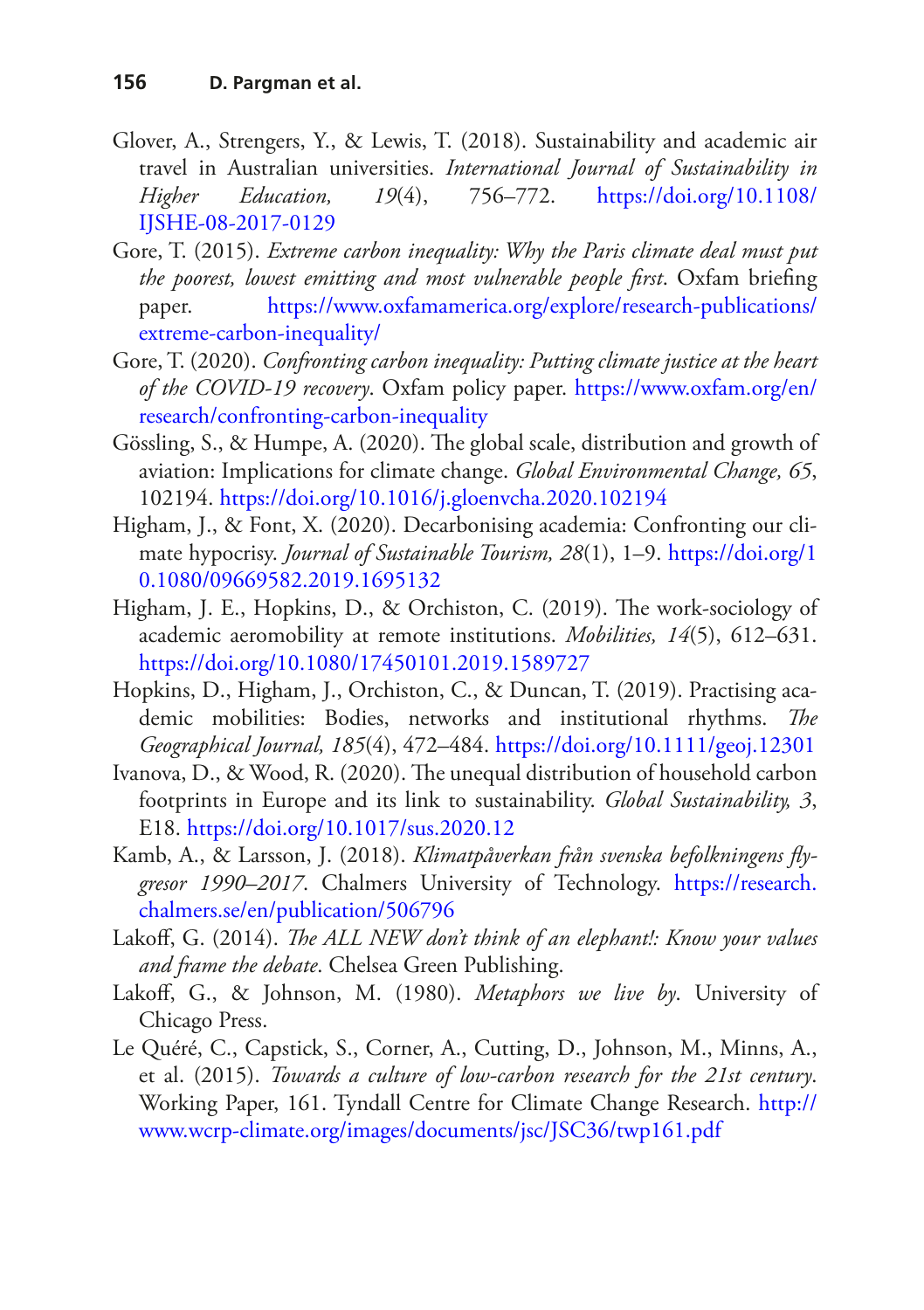- <span id="page-24-0"></span>McNeill, J. R., & Engelke, P. (2016). *The great acceleration: An environmental history of the Anthropocene since 1945*. Harvard University Press.
- <span id="page-24-6"></span>Millar, R. J., Fuglestvedt, J. S., Friedlingstein, P., Rogelj, J., Grubb, M. J., Matthews, H. D., et al. (2017). Emission budgets and pathways consistent with limiting warming to 1.5 C. *Nature Geoscience, 10*(10), 741–747. [https://](https://doi.org/10.1038/ngeo3031) [doi.org/10.1038/ngeo3031](https://doi.org/10.1038/ngeo3031)
- <span id="page-24-10"></span>Pargman, D., Biørn-Hansen, A., Eriksson, E., Laaksolahti, J., & Robèrt, M. (2020). From Moore's law to the carbon law. In *Proceedings of the 7th International Conference on ICT for Sustainability* (pp. 285–293).
- <span id="page-24-4"></span>Paris Agreement. (2015). *Report of the Conference of the Parties to the United Nations Framework Convention on Climate Change*. [https://unfccc.int/fles/](https://unfccc.int/files/essential_background/convention/application/pdf/english_paris_agreement.pdf) [essential\\_background/convention/application/pdf/english\\_paris\\_](https://unfccc.int/files/essential_background/convention/application/pdf/english_paris_agreement.pdf) [agreement.pdf](https://unfccc.int/files/essential_background/convention/application/pdf/english_paris_agreement.pdf)
- <span id="page-24-8"></span>Parker, M., & Weik, E. (2014). Free spirits? The academic on the aeroplane. *Management Learning, 45*(2), 167–181. [https://doi.org/10.1177/](https://doi.org/10.1177/1350507612466210) [1350507612466210](https://doi.org/10.1177/1350507612466210)
- <span id="page-24-2"></span>Rockström, J., Stefen, W., Noone, K., Persson, Å., Chapin, F. S., III, Lambin, E., et al. (2009). Planetary boundaries: Exploring the safe operating space for humanity. *Ecology and Society, 14*(2), 32.
- <span id="page-24-7"></span>Rockström, J., Gafney, O., Rogelj, J., Meinshausen, M., Nakicenovic, N., & Schellnhuber, H. J. (2017). A roadmap for rapid decarbonization. *Science, 355*(6331), 1269–1271.<https://doi.org/10.1126/science.aah3443>
- <span id="page-24-1"></span>Steffen, W., Broadgate, W., Deutsch, L., Gaffney, O., & Ludwig, C. (2015a). The trajectory of the Anthropocene: The great acceleration. *The Anthropocene Review, 2*(1), 81–98.<https://doi.org/10.1177/2053019614564785>
- <span id="page-24-3"></span>Steffen, W., Richardson, K., Rockström, J., Cornell, S. E., Fetzer, I., Bennett, E. M., et al. (2015b). Planetary boundaries: Guiding human development on a changing planet. *Science, 347*(6223), 1259855. [https://doi.org/10.1126/](https://doi.org/10.1126/science.1259855) [science.1259855](https://doi.org/10.1126/science.1259855)
- <span id="page-24-5"></span>Steffen, W., Rockström, J., Richardson, K., Lenton, T. M., Folke, C., Liverman, D., et al. (2018). Trajectories of the Earth system in the Anthropocene. *Proceedings of the National Academy of Sciences, 115*(33), 8252–8259. [https://](https://doi.org/10.1073/pnas.1810141115) [doi.org/10.1073/pnas.1810141115](https://doi.org/10.1073/pnas.1810141115)
- <span id="page-24-11"></span>Stohl, A. (2008). The travel-related carbon dioxide emissions of atmospheric researchers. *Atmospheric Chemistry and Physics Discussions, European Geosciences Union, 8*(2), 7373–7389.
- <span id="page-24-9"></span>Storme, T., Faulconbridge, J. R., Beaverstock, J. V., Derudder, B., & Witlox, F. (2017). Mobility and professional networks in academia: An exploration of